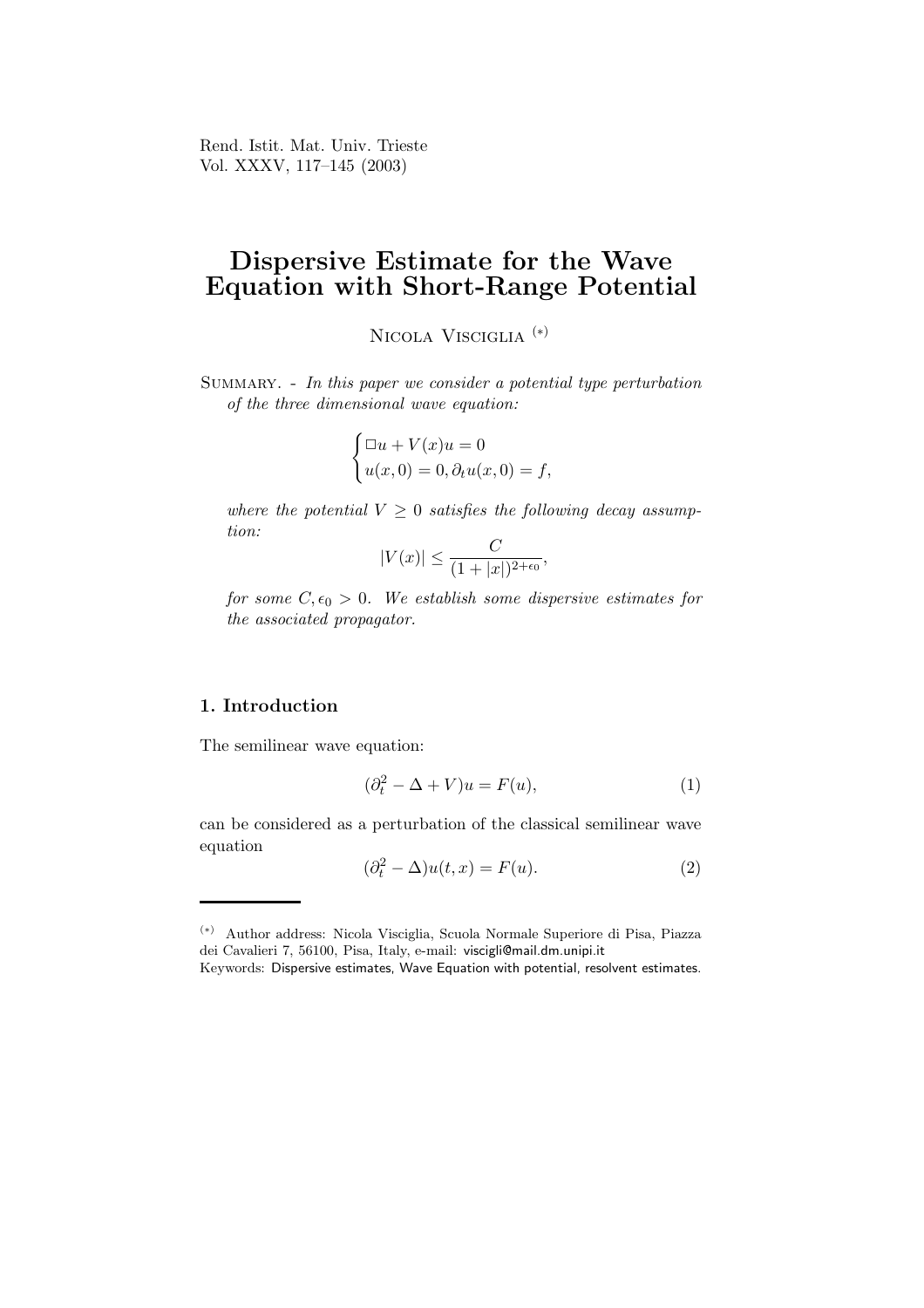To study the local and global existence of solution to the corresponding Cauchy problem one needs Strichartz type estimates for the linear Cauchy problem:

$$
\begin{cases} (\partial_t^2 - \Delta)u(t, x) + V(x)u(t, x) = 0, & x \in \mathbb{R}^3 \\ u(0, x) = 0, & \partial_t u(0, x) = f. \end{cases}
$$
\n(3)

If the potential  $V(x) \geq 0$  is such that the operator  $-\Delta + V$  is self-adjoint [13], then one can prove that the solution  $u(t, x)$  can be represented as follows:

$$
u(t,x) := \mathcal{U}_V(t)f = \frac{\sin\left(t\sqrt{-\Delta + V}\right)}{\sqrt{-\Delta + V}}f.
$$

One of the classical Strichartz estimates (valid for 3-dimensional space and for  $V = 0$ ) is the following one:

$$
\|\mathcal{U}_0(t)f\|_{L^4(\mathbb{R}^3)} \le \frac{C}{\sqrt{t}} \|f\|_{L^{4/3}(\mathbb{R}^3)},\tag{4}
$$

where  $f \in C_0^{\infty}(\mathbb{R}^3)$  and  $\mathcal{U}_0(t)$  is the free propagator

$$
\mathcal{U}_0(t) := \frac{\sin(t\sqrt{-\Delta})}{\sqrt{-\Delta}}.
$$

The Strichartz estimate for the case of potential type perturbation is established in [2] and [6]. The assumptions in these works require that the potential decays very rapidly at infinity. For instance, the assumption  $V(x) = O(|x|^{-3-\epsilon_0}), \epsilon_0 > 0$ , is assumed in [6]. Here we shall relax the assumptions on the potential to the following one,  $V(x) = O(|x|^{-2-\epsilon_0})$  as  $|x| \to \infty$ . We shall consider potentials that are not necessarily radial. The case  $V(x) = a/|x|^2$ with radially symmetric data  $f$  is studied in [11]. The same potential is considered in [5], where the case of the non-radial initial data is treated.

In our case we shall assume that the potential  $V(x) \geq 0$  is a measurable function and for some  $\varepsilon_0 > 0$  and  $C > 0$  the following inequalities is satisfied:

$$
|V(x)| \le \frac{C}{(1+|x|)^{2+\epsilon_0}}\tag{5}
$$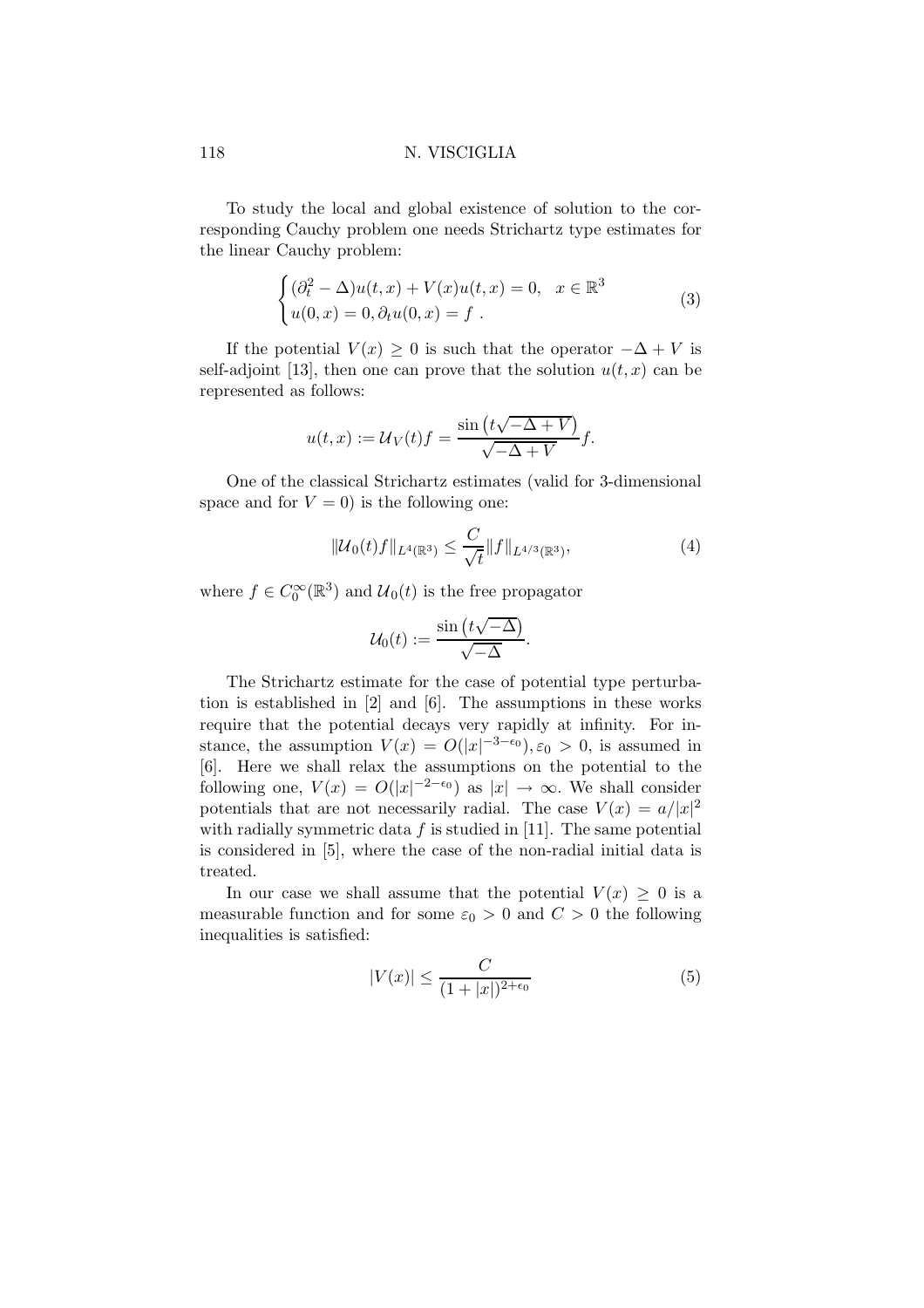The above conditions in particular guarantee that the operator  $-\Delta + V(x)$  is a self - adjoint operator in  $L^2(\mathbb{R}^3)$ . This property implies that the resolvent operator

$$
R_V(z) := (z + \Delta - V)^{-1}
$$

is a well - defined bounded operator in  $L^2(\mathbb{R}^3)$ , if  $z \in \mathbb{C} \setminus \mathbb{R}$ . Using suitable  $L^2$  weighted estimates of  $R_V(\lambda^2 \pm i\varepsilon)$  for  $\varepsilon \in (0,1]$  and  $\lambda \in \mathbb{R}$  it is possible to prove the existence of a natural limit operator  $R_V(\lambda^2 \pm i0)$  defined as follows,

$$
R_V(\lambda^2 \pm i0)f = \lim_{\varepsilon \to 0} R_V(\lambda^2 \pm i\varepsilon)f.
$$

(see theorem 4.2, page 166 in [1]).

In the sequel we will use the following notation :

$$
R_0(\lambda^2 \pm i0)f := \lim_{\varepsilon \to 0} (\lambda^2 \pm i\varepsilon + \Delta)^{-1}f,
$$

for  $f \in C_0^{\infty}(\mathbb{R}^3)$ .

Here and below for  $p \geq 1$  and  $\sigma \in \mathbb{R}$  we denote by  $L^{p,\sigma}$  the completion of  $C_0^{\infty}(\mathbb{R}^3)$  with respect to the following norm:

$$
||f||_{L^{p,\sigma}}^p = \int_{\mathbb{R}^3} |f|^p \langle x \rangle^{\sigma} dx.
$$

where  $\langle x \rangle$  denotes the following quantity:

$$
\langle x \rangle := \sqrt{1+|x|^2}.
$$

In [7] the following result is proved.

THEOREM 1.1. Assume that the potential  $V \geq 0$  satisfies the decay assumption (5) then the following properties are satisfied:

1. for any  $\delta > 0$  small there exists a real constant  $C = C(\delta) > 0$ such that

$$
||R_0(\lambda^2 \pm i0)VU||_{L^{2,-3-\delta}} \leq C||U||_{L^{2,-3-\delta}}, \ \forall U \in C_0^{\infty}(\mathbb{R}^3)
$$

2. the following equation  $R_0(\lambda^2 \pm i0)VU = U$  has no solution  $U \in L^{2,-3-\delta} \setminus \{0\}$  for  $\delta > 0$  small and for any  $\lambda \in \mathbb{R}$ .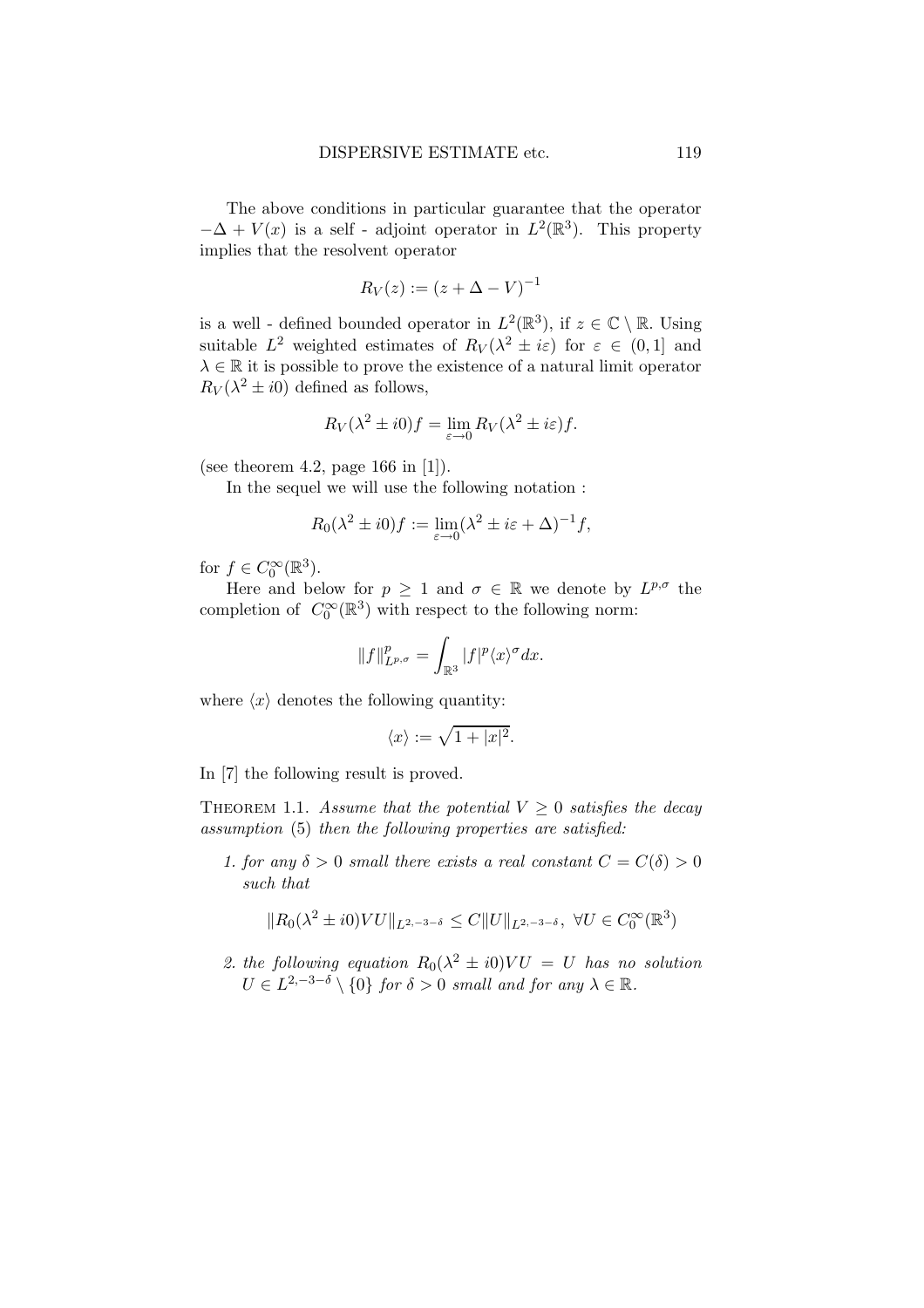The main dispersive estimate obtained in [7] is the following:

$$
\|\mathcal{U}_V(t)f\|_{L^4(\mathbb{R}^3)} \le \frac{C}{\sqrt{t}} \|f\|_{L^{2,\frac{3}{2}+\epsilon}},\tag{6}
$$

where  $C = C(\epsilon) > 0$  is a real constant.

We are now ready to state the first result of this paper. This is a local (in time) dispersive estimate.

THEOREM 1.2. Assume that the potential satisfies the hypothesis  $(5)$ , then for  $0 < t < 1$  there exists a real constant  $C > 0$  such that the following estimate holds:

$$
\|\mathcal{U}_V(t)f\|_{L^4} \le \frac{C}{\sqrt{t}} \|f\|_{L^{4/3}}.\tag{7}
$$

For large values of  $t$  we shall obtain the following decay estimate.

THEOREM 1.3. Assume that the potential  $V > 0$  satisfies the assumption (5). Then for any  $\epsilon > 0, \delta > 0$  and  $2 < p < \infty$  such that  $p\delta > 6$ ,  $\epsilon p < 2$  and

$$
-\epsilon^2 p^2 + 2\epsilon p + 2p - 4 - 2\epsilon p^2 - 2\delta p - 2\delta \epsilon p + 4\delta \ge 0,
$$

there exists a real constant  $C = C(p, \delta, \epsilon) > 0$  such that for any  $t > 1$ the following estimate is satisfied:

$$
\|\mathcal{U}_V(t)f\|_{L^{p_\epsilon}}\leq \frac{C}{\sqrt{t}}\|f\|_{L^{q_\epsilon,\rho(p,\epsilon,\delta)}}
$$

where:

$$
p_{\epsilon} = \frac{4p + 2\epsilon p - 8}{p + \epsilon p - 2}, \frac{1}{p_{\epsilon}} + \frac{1}{q_{\epsilon}} = 1,
$$
  

$$
\rho(p, \epsilon, \delta) = \max\{\frac{8 - 2p_{\epsilon}}{p_{\epsilon}}, \beta(p, \delta)(1 - \theta_{\epsilon})q_{\epsilon} + \delta\},\
$$

and

$$
\theta_{\epsilon} = \frac{p - 4 + \epsilon p}{2p - 4 + \epsilon p}, \qquad \beta(p, \delta) = \frac{6}{p} + \frac{2\delta}{p}.
$$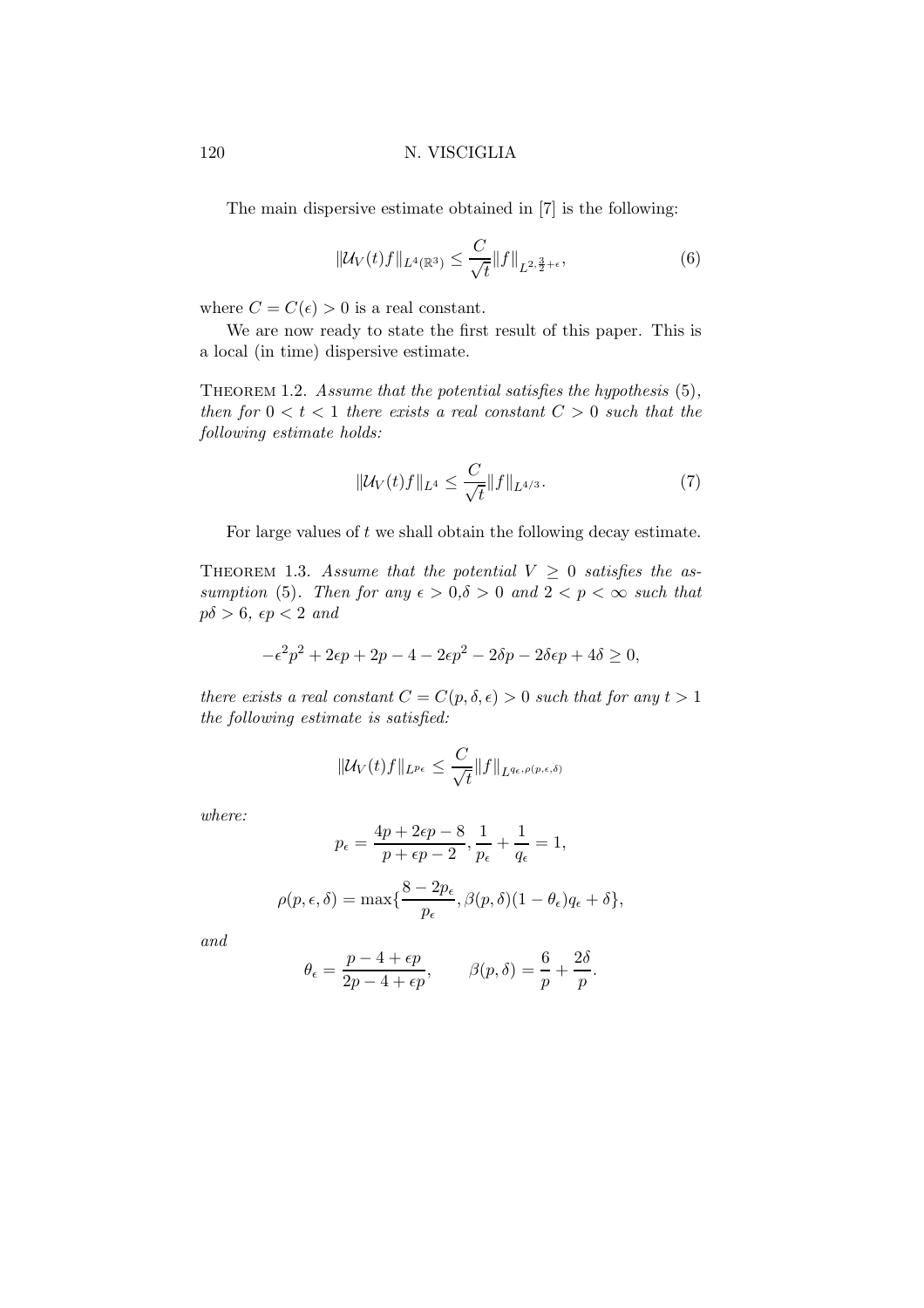For the proof of theorem 1.3 the key point is the following representation of the perturbed propagator:

$$
\mathcal{U}_V(t)f := \int_0^\infty \sin \lambda t \left[ R_V(\lambda^2 + i0) - R_V(\lambda^2 - i0) \right] f d\lambda, \quad (8)
$$

that we will use in combination with some  $L^p$  weighted estimates for the limit resolvent operator  $R_V(\lambda^2 \pm i0)$ .

The idea to use the representation (8) for the proof of Strichartz type estimate has been used in [16], where an alternative proof of the classical Strichartz estimate is obtained in the case  $V = 0$ . The same representation formula was used in [7] to obtain the estimate (6). The type of estimate for the resolvent limit that we need in the sequel have the general form

$$
||R_V(\lambda^2 \pm i0)f||_{L^{p,\sigma}} \le \frac{C}{\lambda^A} ||f||_{L^{2,s}} \tag{9}
$$

with  $C = C(p, s, \sigma) > 0, A = A(p, s, \sigma) \geq 0$  suitably chosen.

In this paper the estimates of the type (9) will be useful for the estimate of the following truncated operators:

$$
\mathcal{U}_{V,j}(t)f = \int_{\mathbb{R}} \phi_j(\lambda) \sin \lambda t \left[ R_V(\lambda^2 + i0) - R_V(\lambda^2 - i0) \right] f d\lambda, \tag{10}
$$

for  $j < 0$  and

$$
\mathcal{U}_{V,high}(t) f = \int_{\mathbb{R}} \psi(\lambda) \sin \lambda t \left[ R_V(\lambda^2 + i0) - R_V(\lambda^2 - i0) \right] f d\lambda, (11)
$$

where  $\psi(\lambda)$  and  $\phi_j(\lambda)$  are smooth functions such that  $\sum_{j<0} \phi_j(\lambda)$  +  $\psi(\lambda) = 1$  and  $\phi_j(\lambda) = \phi(\frac{\lambda}{2^j})$  $(\frac{\lambda}{2^j})$ , where  $\phi \in C_0^{\infty}(\mathbb{R})$  is such that supp $\phi \subset$  $\begin{bmatrix} \frac{1}{2} \\ 2 \end{bmatrix}$  $(\frac{1}{2}, 1]).$ 

Note that the following identity is fulfilled trivially:

$$
\mathcal{U}_V(t)f = \sum_{j<0} \mathcal{U}_{V,j}(t)f + \mathcal{U}_{V,high}(t)f.
$$

The plan of the work is the following. In Section 2 we give various estimate of the free resolvent and its square. To evaluate  $R_V(\lambda^2 \pm i0)$ uniformly in  $\lambda$  we will use the Fredholm theory. These estimates are discussed in Sections 3 and 4. In Section 5 we prove theorems 1.2, and we prove a weak form of theorem 1.3. In section 6 we prove theorem 1.3 using the finite propagation speed property and the weaker form of the theorem obtained in the previous section.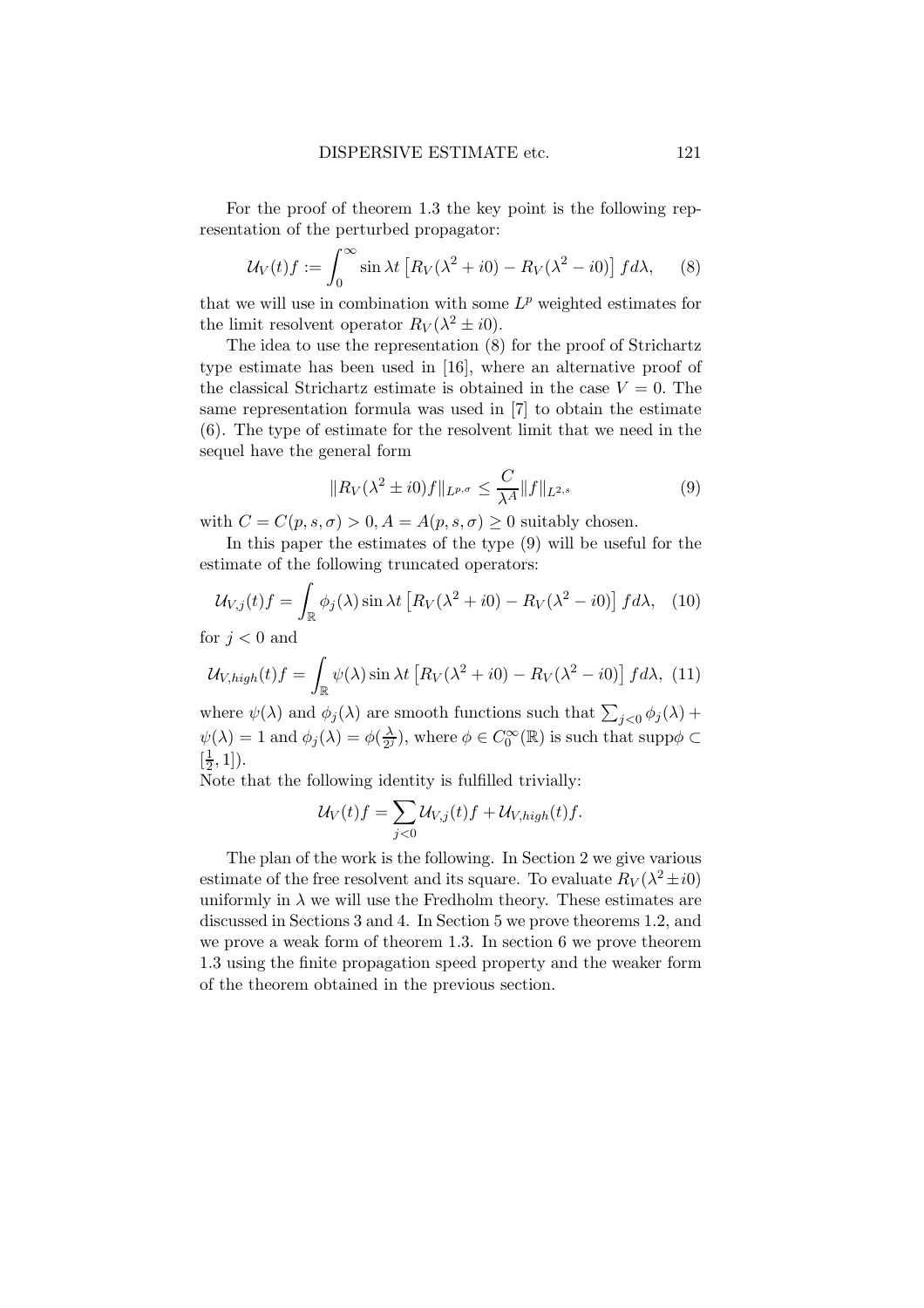# 2. Resolvent estimates for the free Laplacian

In this section we give some a priori weighted estimates for the resolvent of the free Laplacian  $R_0(\lambda^2 \pm i0)$  and for its square  $R_0^2(\lambda^2 \pm i0)$ . They will be usefull to prove some a priori estimates for the perturbed resolvent  $R_V(\lambda^2 \pm i0)$  and for its square  $R_V^2(\lambda^2 \pm i0)$ .

Here and in next sections we will use the following notations:

$$
\alpha(p,\delta) = \frac{2}{p} + \frac{2\delta}{p}, \quad \beta(p,\delta) = \frac{6}{p} + \frac{2\delta}{p},
$$

where  $p \in [1,\infty]$  and  $\delta > 0$ .

Lemma 2.1. The following estimates are satisfied:

1. For any  $\delta > 0$  there exists a real constant  $C = C(\delta) > 0$  such that for any  $\lambda \in \mathbb{R}$  we have the following estimates:

$$
||R_0(\lambda^2 \pm i0)f||_{\infty} \le C||f||_{L^{2,1+\delta}};
$$
 (12)

$$
||R_0(\lambda^2 + i0)f - R_0(\lambda^2 - i0)f||_{L^{\infty}} \le C\lambda ||f||_{L^{2,3+\delta}};
$$
 (13)

2. for any  $\delta, \delta' > 0$  there exists a real constant  $C = C(\delta, \delta') > 0$ such that for any  $\lambda \in \mathbb{R}$  we have the following estimates:

$$
||R_0(\lambda^2 \pm i0)f||_{L^{2,-1-\delta}} \leq C||f||_{L^{2,3+\delta'}}; \quad (14)
$$

$$
||R_0(\lambda^2 \pm i0)f||_{L^{2,-1-\delta}} \le \frac{C}{\lambda} ||f||_{L^{2,1+\delta'}}; \quad (15)
$$

 $\sim$ 

$$
||R_0(\lambda^2 + i0)f - R_0(\lambda^2 - i0)f||_{L^{2,-3-\delta}} \le C||f||_{L^{2,1+\delta'}}; \quad (16)
$$

3. for any  $\delta, \delta' > 0$  and for any  $2 < p < \infty$  there exists a real constant  $C = C(p, \delta, \delta') > 0$  such that for any  $\lambda \in \mathbb{R}$  we have the following estimates:

$$
||R_0(\lambda^2 \pm i0)f||_{L^{p,-\alpha(p,\delta)}} \leq \frac{C}{\lambda^{\frac{2}{p}}} ||f||_{L^{2,1+\delta'}} \quad (17)
$$
  

$$
||R_0(\lambda^2 \pm i0)f||_{L^{p,-\alpha(p,\delta)}} \leq C||f||_{L^{2,1+\delta'+\frac{4}{p}}} \quad (18)
$$
  

$$
||R_0(\lambda^2 + i0)f - R_0(\lambda^2 - i0)f||_{L^{p,-\beta(p,\delta)}} \leq C\lambda^{1-\frac{2}{p}}||f||_{L^{2,3-\frac{4}{p}+\delta'}}
$$
  
(19)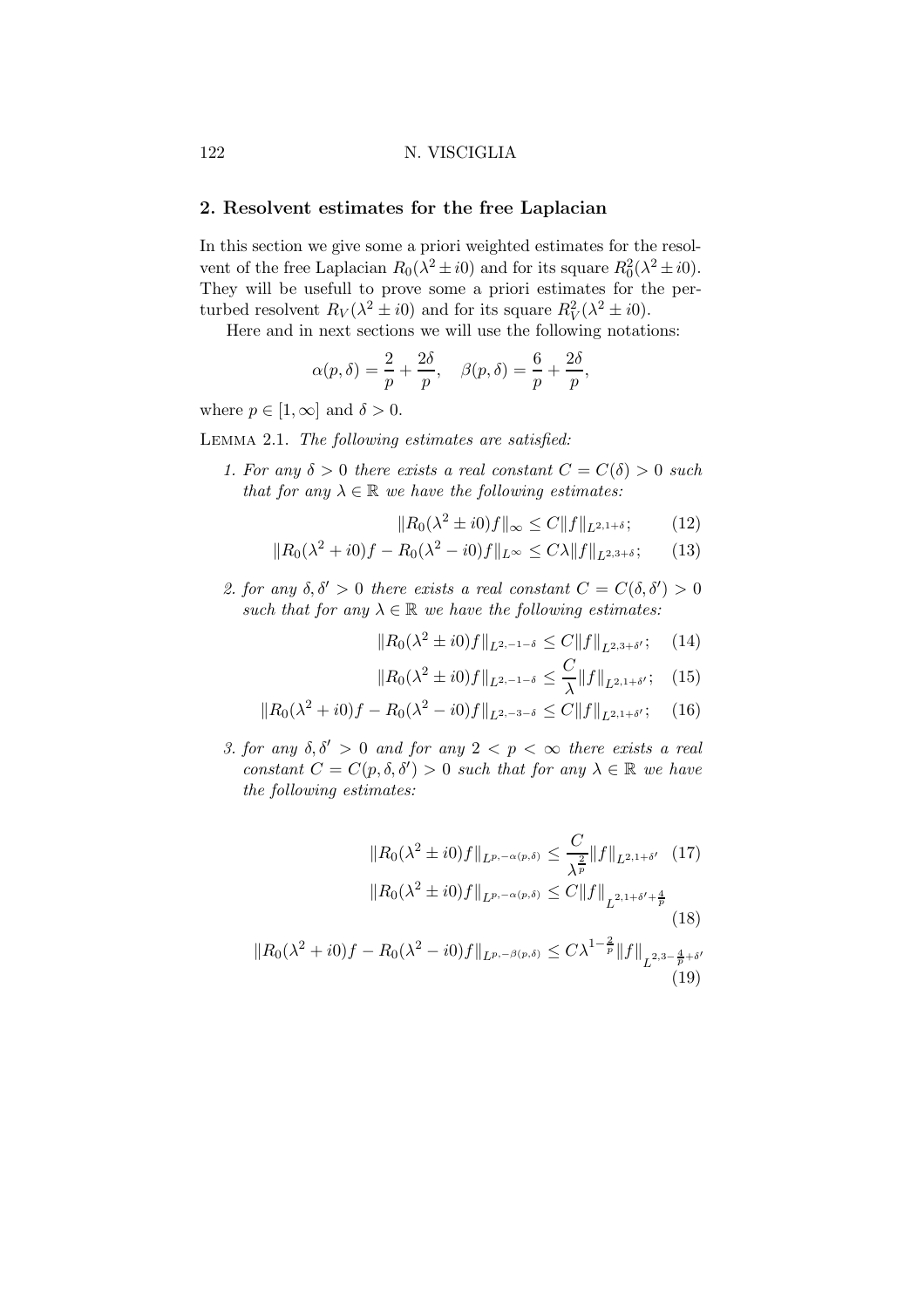Proof of (12). Using the following representation formula:

$$
R_0(\lambda^2 \pm i0)f(x) = \int_{\mathbb{R}^3} \frac{e^{\pm i\lambda|x-y|}}{|x-y|} f(y) dy,
$$
 (20)

we deduce the following estimate:

$$
|R_0(\lambda^2 \pm i0)f(x)| \le \int_{\mathbb{R}^3} \frac{|f(y)|}{|x-y|} dy \le
$$
  

$$
\le \left(\int_{\mathbb{R}^3} \frac{1}{|x-y|^2 \langle y \rangle^{1+\delta}} dy\right)^{\frac{1}{2}} \|f\|_{L^{2,1+\delta}}.
$$

In the proof of lemma 2.1 in [7] the following estimate is proved:

$$
\int_{\mathbb{R}^3} \frac{1}{|x-y|^2 \langle y \rangle^{1+\delta}} dy \le \frac{C}{\langle x \rangle^{\delta}},\tag{21}
$$

where  $C > 0$ . Then we obtain the desired estimate.

Proof of (13). Using the previous representation formula for the fundamental solution we deduce the following identity:

$$
R_0(\lambda^2 + i0)f(x) - R_0(\lambda^2 - i0)f(x) = \int_{\mathbb{R}^3} \frac{\sin \lambda |x - y|}{|x - y|} f(y) dy. \tag{22}
$$

This identity and the boundedness of the real function  $\frac{\sin t}{t}$  imply the following estimate:

$$
|R_0(\lambda^2 + i0)f(x) - R_0(\lambda^2 - i0)f(x)| \le
$$
  
 
$$
\leq |\lambda| \int_{\mathbb{R}^3} |\frac{\sin \lambda |x - y|}{\lambda |x - y|} ||f(y)|| dy \leq |\lambda| ||f||_{L^1}
$$

Using the Hölder inequality we obtain  $||f||_{L^1} \leq C(\delta) ||f||_{L^{2,3+\delta}}$  that combined with the previous estimate give (13). combined with the previous estimate give (13).

*Proof of*  $(14)$ . Using the representation formula  $(20)$  we have:

$$
||R_0(\lambda^2 \pm i0)||_{L^{2,-1-\delta}}^2 \leq \int_{\mathbb{R}^3} \langle x \rangle^{-1-\delta} \left( \int_{\mathbb{R}^3} \frac{|f(y)|}{|x-y|} dy \right)^2 dx
$$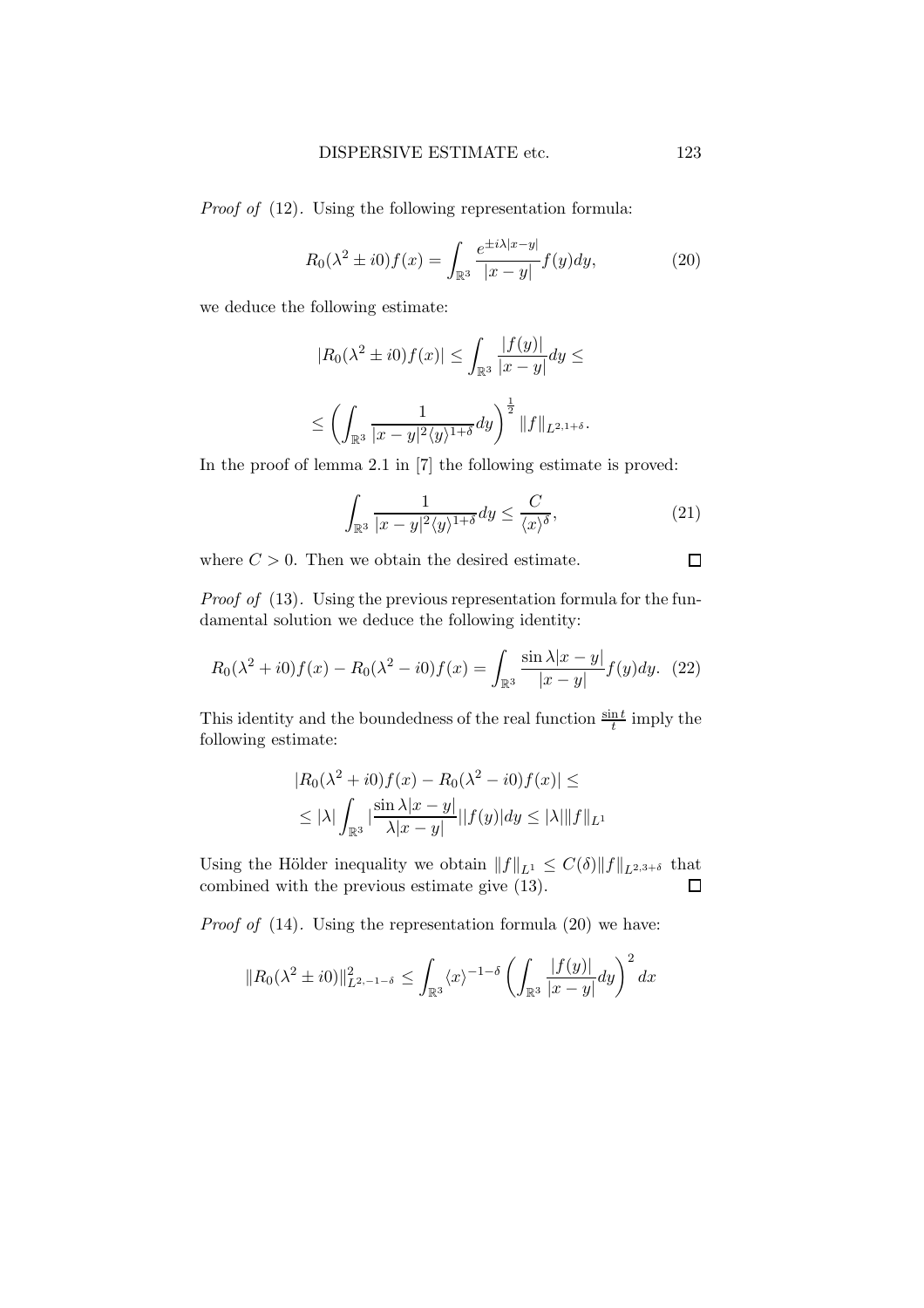then for the Cauchy inequality we have:

 $||R_0(\lambda^2 \pm i0)f||^2_{L^{2,-1-\delta}} \leq ||f||^2_{L^{2,1+\delta'}}$  $\left( \right)$  $\mathbb{R}^6$ 1  $\frac{1}{\langle x \rangle^{1+\delta} |x-y|^2 \langle y \rangle^{1+\delta'}} dx dy \bigg).$ Since the integral  $\int_{\mathbb{R}^6} \frac{1}{(r+1+\delta)x-1}$  $\frac{1}{\langle x\rangle^{1+\delta}|x-y|^2\langle y\rangle^{1+\delta'}}dxdy$  is bounded we have the

• *Proof of* (15). A complete proof of this estimate can be found in [3]. The key point of the estimate is theorem 14.2.2 in [9].

 $\Box$ 

- *Proof of* (16). It is the adjoint estimate of (14) for  $\delta = \delta'$ .
- *Proof of* (17). It is an interpolation between (12) and (15).
- *Proof of*  $(18)$ . It is obtained interpolating between  $(12)$  and (14).
- *Proof of* (19). It is obtained interpolating between (13) and  $(16).$

In next lemma we prove some estimates for the square of the free resolvent that will be useful to perform an integration by parts in the representation formula (8) to obtain a decay estimate in time for the perturbed propagator  $\mathcal{U}_V(t)$ .

Lemma 2.2. The following estimates are satisfied:

1. For any  $\delta > 0$  there exists a real constant  $C = C(\delta) > 0$  such that for any  $\lambda > 0$  the following estimate is satisfied

$$
||R_0^2(\lambda^2 \pm i0)f||_{L^{\infty}} \le \frac{C}{\lambda} ||f||_{L^{2,3+\delta}};
$$
\n(23)

2. for any  $\delta, \delta' > 0$  there exists a real constant  $C = C(\delta, \delta') > 0$ such that for any  $\lambda > 0$  the following estimate is satisfied

$$
||R_0^2(\lambda^2 \pm i0)f||_{L^{2,-3-\delta}} \le \frac{C}{\lambda} ||f||_{L^{2,3+\delta'}};
$$
 (24)

$$
||R_0^2(\lambda^2 \pm i0)f||_{L^{2,-3-\delta}} \le \frac{C}{\lambda^2} ||f||_{L^{2,3+\delta'}}
$$
 (25)

result.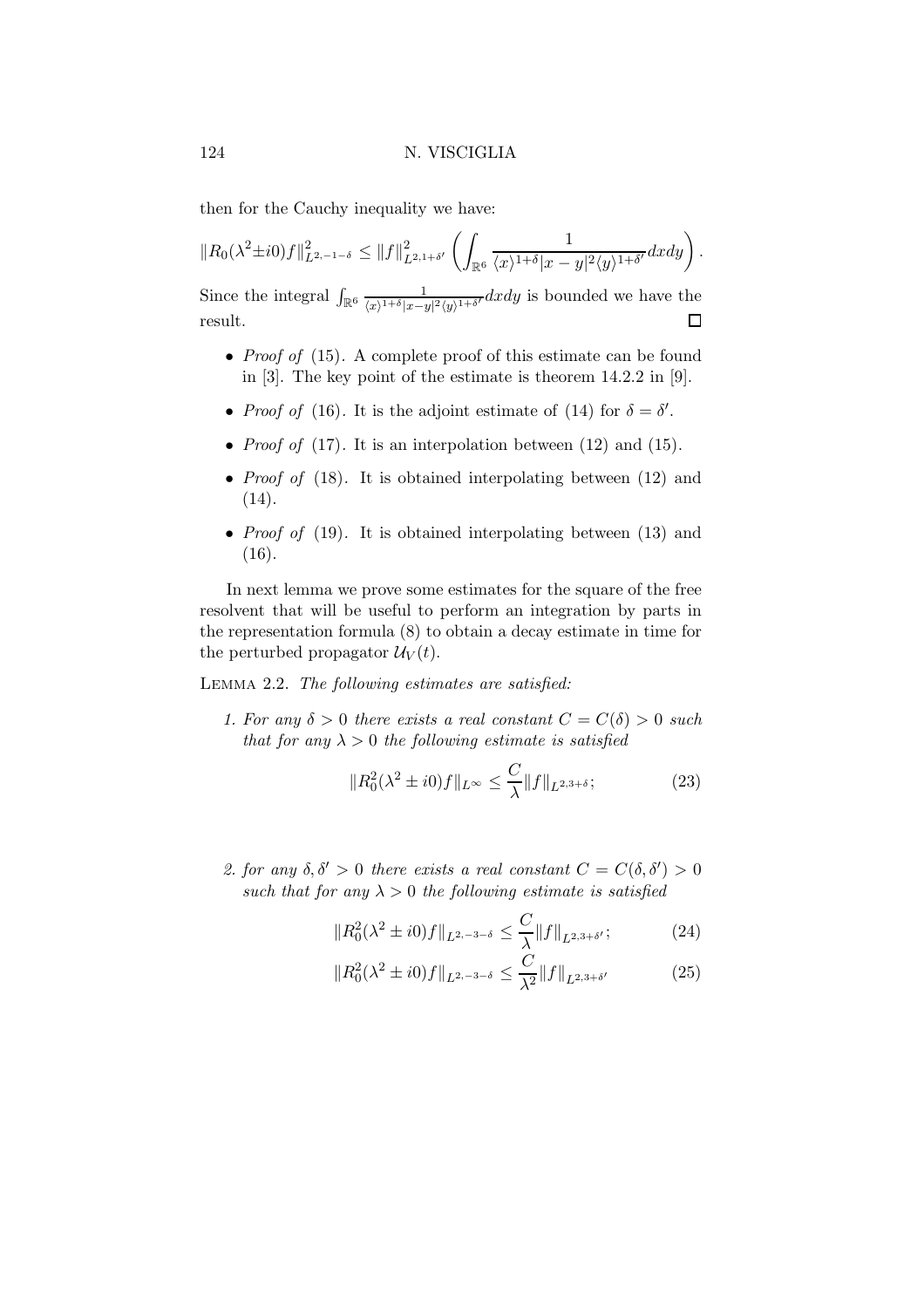3. for any  $2 < p < \infty$  and for any  $\delta, \delta' > 0$  there exists a real constant  $C = C(p, \delta, \delta') > 0$  such that for any  $\lambda \in \mathbb{R}$  the following estimate is satisfied

$$
||R_0^2(\lambda^2 \pm i0)f||_{L^{p,-\beta(p,\delta)}} \le \frac{C}{\lambda^{1+\frac{2}{p}}} ||f||_{L^{2,3+\delta'}};
$$
 (26)

$$
||R_0^2(\lambda^2 \pm i0)f||_{L^{p,-\beta(p,\delta)}} \le \frac{C}{\lambda} ||f||_{L^{2,3+\delta'}}.
$$
 (27)

Proof of (23). We have the following identity:

$$
2\lambda R_0^2(\lambda^2 \pm i0)f = \frac{d}{d\lambda}R_0(\lambda^2 \pm i0)f = ie^{\pm i\lambda|x|} * f,
$$

then

$$
R_0^2(\lambda^2 \pm i0)f(x) = \frac{C}{\lambda} \left( \int_{\mathbb{R}^3} e^{\pm i\lambda |x-y|} f(y) dy \right). \tag{28}
$$

Using the boundednes of the function  $e^{it}$  we obtain the following estimate:

$$
|R_0^2(\lambda^2 \pm i0)f(x)| \le \frac{C}{\lambda} ||f||_{L^1}
$$

that combined with the inequality,

$$
||f||_{L^1} \le C(\delta) ||f||_{L^{2,3+\delta}}
$$

give (23).

Proof of (24). Using (28) we have the following estimate:

$$
||R_0^2(\lambda^2 \pm i0)||_{L^{2,-3-\delta}}^2 \leq \frac{C}{\lambda} \int_{\mathbb{R}^3} \langle x \rangle^{-3-\delta} \left( \int_{\mathbb{R}^3} |f(y)| dy \right)^2 dx
$$

then for the Hölder inequality we have:

$$
||R_0^2(\lambda^2 \pm i0)||_{L^{2,-3-\delta}}^2 \leq \frac{C}{\lambda} ||f||_{L^{2,3+\delta'}}^2 \left( \int_{\mathbb{R}^6} \frac{1}{\langle x \rangle^{3+\delta} \langle y \rangle^{3+\delta'}} dx dy \right).
$$

Since the integral  $\int_{\mathbb{R}^6} \frac{1}{\sqrt{x^{3+\delta}}}$  $\frac{1}{\langle x\rangle^{3+\delta}\langle y\rangle^{3+\delta'}}dxdy$  is bounded we have the desired estimate.  $\Box$ 

- *Proof of* (25). This estimate is contained in Theorem 1.1 of [10].
- *Proof of* (26). It is an interpolation between (23) and (25).
- *Proof of*  $(27)$ . It is an interpolation between  $(23)$  and  $(24)$ .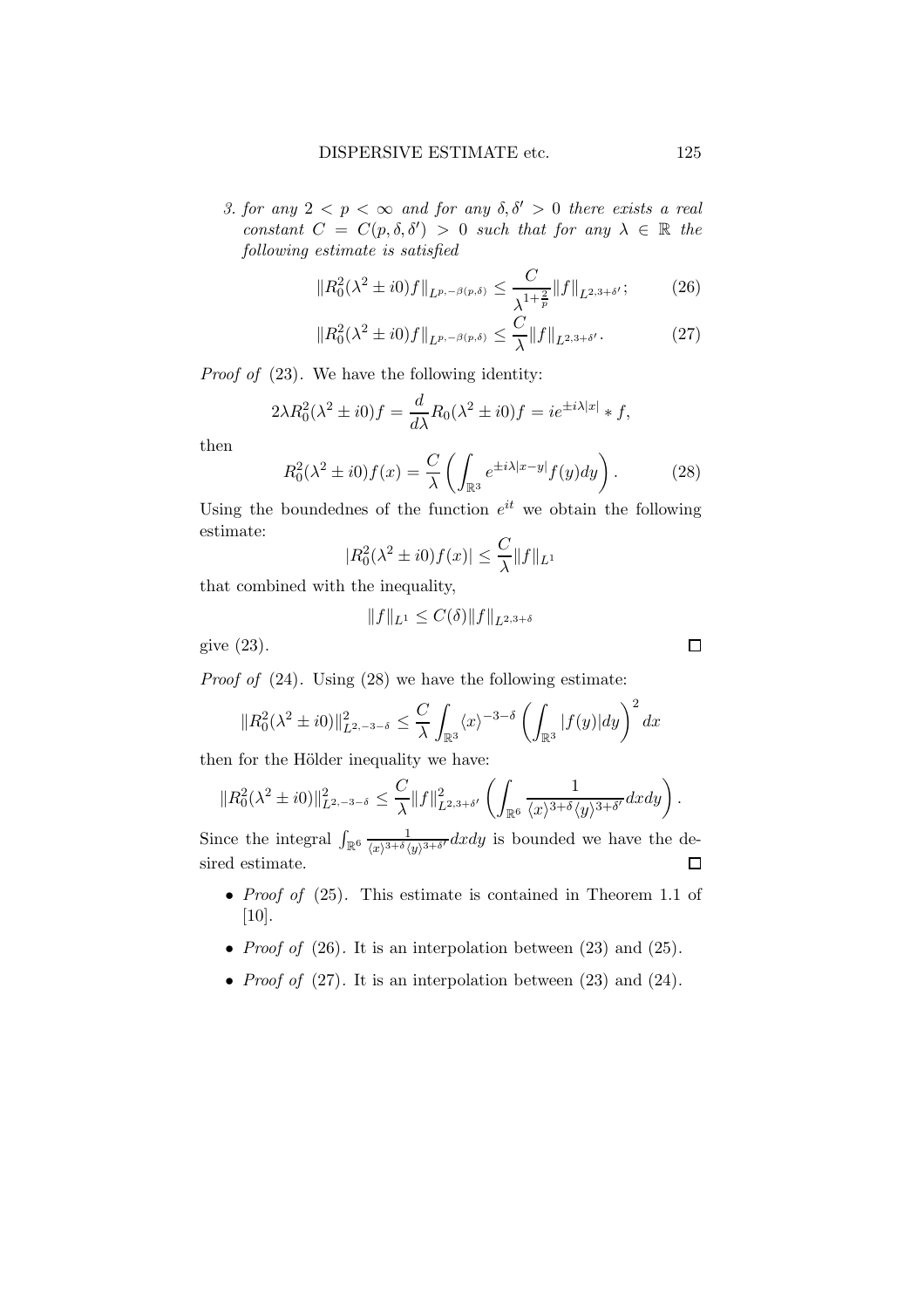## 3. Fredholm theory

In this section we use the Fredholm theory to prove the invertiblility of a one-parameter family of linear operators in some usefull Banach spaces. The key point of the proof will be a compactness result.

The main result of the section is the following.

THEOREM 3.1. Assume that the potential  $V(x) \geq 0$  satisfies hypothesis (5), then there exists a  $\bar{\delta} > 0$  such that given any  $\bar{\delta} > \delta > 0$ and given any  $p > 2$  such that  $p\delta > 6$ , the family of operators  $[I - R_0(\lambda^2 \pm i0)V]$  are invertible in  $\mathcal{L}(L^{p,-\alpha(p,\delta)}, L^{p,-\alpha(p,\delta)}).$ 

Moreover there exists a real constant  $C = C(p, \delta) > 0$  such that the following estimate is satisfied for any  $\lambda \in \mathbb{R}$ :

$$
\| [I - R_0(\lambda^2 \pm i0)V] f \|_{L^{p,-\alpha(p,\delta)}} > C \| f \|_{L^{p,-\alpha(p,\delta)}}.
$$

The proof is a consequence of the Fredholm theory and of next two lemmas.

Lemma 3.2. Assume that the potential satisfies hypothesis (5). Then there exists a  $\bar{\delta} > 0$  such that given any  $\bar{\delta} > \delta > 0$ ,  $p > 2$  and  $p\delta > 6$  then the one - parameter family of operators  $R_0(\lambda^2 \pm i0)V$ are compact endomorphism of the space Banach space  $L^{p,-\alpha(p,\delta)}$ .

*Proof.* First we prove the continuity of the operators  $R_0(\lambda^2 \pm i0)V$ . Using the Hölder inequality and the decay assumption for  $V(x)$  we can prove that there exists a real constant  $C = C(p,\delta) > 0$  such that

$$
\left(\int_{\mathbb{R}^3} V^2 u^2 \langle x \rangle^{1+\delta} dx\right)^{\frac{1}{2}} \le C \left(\int_{\mathbb{R}^3} |u|^p \langle x \rangle^{-\alpha(p,\delta)} dx\right)^{\frac{1}{p}}.
$$
 (29)

provided that  $\frac{3p+2\varepsilon_0p-\delta p-2\alpha(p,\delta)}{p-2} > 3$  or equivalently  $p(\delta - 2\varepsilon_0) + \frac{4}{p} + \frac{4\delta}{p} < 6$ . It is easy to prove that this inequality is satisfied if  $\delta < min\{2\epsilon_0, 2\}$  and  $p > 2$ .

A combination of estimates (29) and (17) imply that the operators  $R_0(\lambda^2 \pm i0)V$  belong to the space  $\mathcal{L}(L^{p-\alpha(p,\delta)}, L^{p-\alpha(p,\delta)}).$ 

We now prove the compactness of the operators.

Let be given a sequence  $\{u_n\}$  bounded in  $L^{p,-\alpha(p,\delta)}$  and let us consider the following sequences  $f_n = R_0(\lambda^2 \pm i0)V u_n$  and  $v_n = Vu_n$ . We split the proof of the compactness of  $f_n$  in two parts.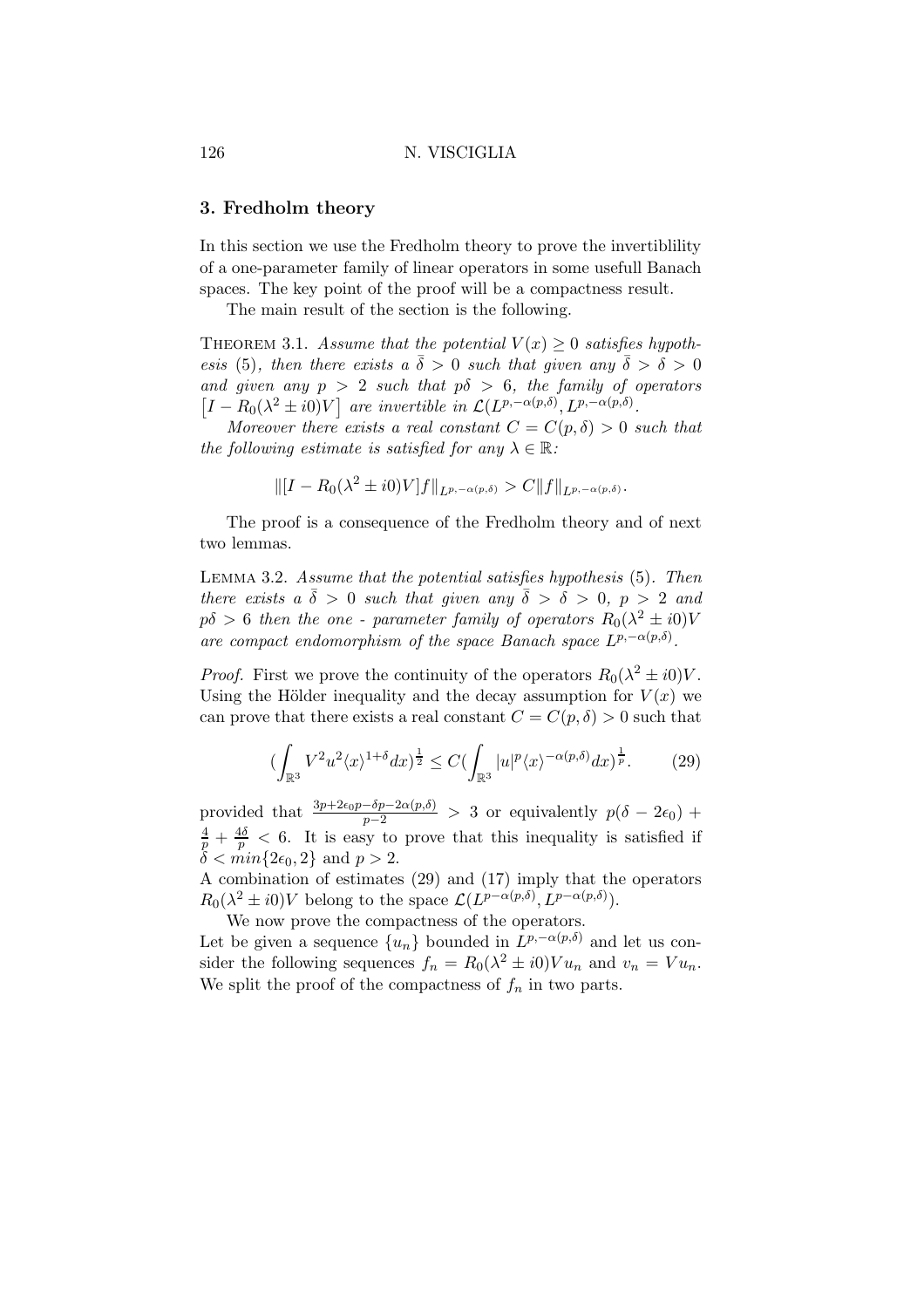Compactness on bounded set.

Using elliptic regularity, see for example [8], we deduce that for any  $R > 0$  there exists a constant  $C = C(R) > 0$  such that

$$
||f_n||_{H^2(B(0,R))} \le C(R)||u_n||_{L^{p,-\alpha(p,\delta)}}\tag{30}
$$

where  $B(R)$  denotes the boule centered in the origin and of radius R. Given a cut-off function  $\chi \in C_0^{\infty}(\mathbb{R}^3)$  with  $supp\chi \subset B(0,1)$  we consider the following truncated functions  $f_{n,R} := \chi(\frac{x}{R})$  $\frac{x}{R}$ f<sub>n</sub>, for (30) this sequence is bounded in  $H^2(B(0, 2R))$  then for the compactness of the Sobolev embedding on bounded sets up to a subsequence  $\{f_{n,R}\}$ converges strongly in  $L^p(\mathbb{R}^3)$  for any fixed  $R > 0$ .

Compactness at infinity

Using the explicit representation for  $R_0(\lambda^2 \pm i0)$  and the Hölder inequality we have we have the following pointwise estimate:

$$
|R_0(\lambda^2 \pm i0)f(x)| \le (\int_{\mathbb{R}^3} \frac{1}{|x-y|^2 \langle y \rangle^{1+\delta}} dy)^{\frac{1}{2}} \|f\|_{1+\delta}.
$$

From this estimate and from the definiton of  $f_n$  and  $v_n$  we deduce:

$$
\int_{|x|>R} |f_n|^p \langle x \rangle^{-\alpha(p,\delta)} dx \le \int_{|x|>R} |R_0(\lambda^2 \pm i0)v_n|^p dx
$$
  

$$
\le ||v_n||_{1+\delta}^p \left( \int_{|x|>R} \left( \int_{\mathbb{R}^3} \frac{1}{|x-y|^2 \langle y \rangle^{1+\delta}} dy \right)^{\frac{p}{2}} dx \right),
$$

Combining this estimate and 29 we deduce:

$$
\int_{|x|>R} |f_n|^p \langle x \rangle^{-\alpha(p,\delta)} dx \le ||u_n||_{L^{p,-\alpha(p,\delta)}}^p C(R)
$$

where we denote by  $C(R)$  the following quantity. Using estimate (21) we have the following inequality:

$$
C(R) := \int_{|x|>R} \left| \int \frac{1}{|x-y|^2 \langle y \rangle^{1+\delta}} dy \right|^{\frac{p}{2}} dx \le \int_{|x|>R} \frac{C}{\langle x \rangle^{\frac{\delta p}{2}}}.
$$

Then if  $p\delta > 6$  we have that  $\lim_{R\to\infty} C(R) = 0$  and from this estimate we deduce the compactness at infinity of the sequence  $\{f_n\}$ .  $\Box$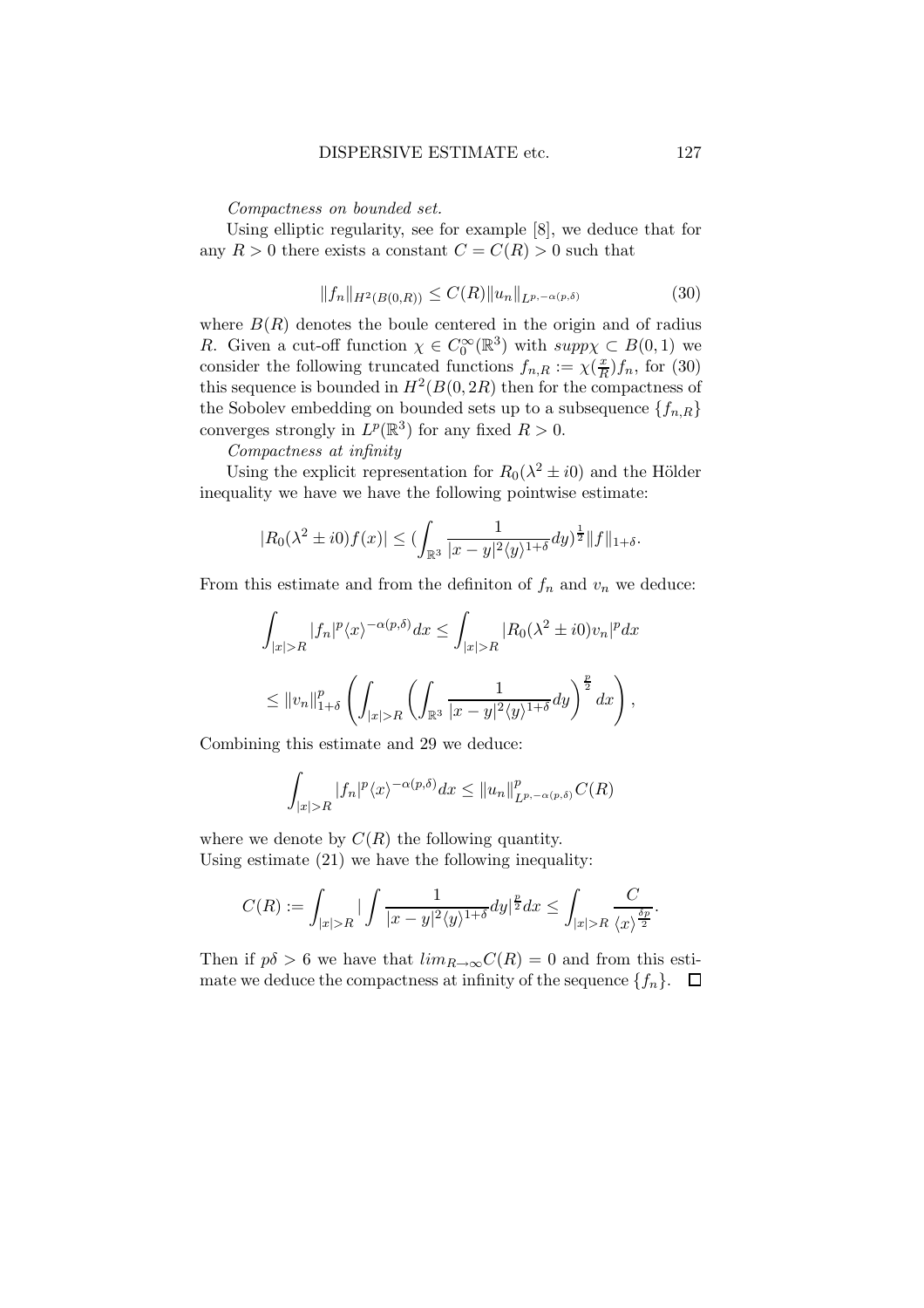LEMMA 3.3. The functional equation  $U = R_0(\lambda^2 \pm i0) VU$  has no nontrivial solutions in  $L^{p,-\alpha(p,\delta)}(\mathbb{R}^3)$ .

*Proof.* Using 1.1 it is sufficient to prove that the space  $L^{p,-\alpha(p,\delta)}(\mathbb{R}^3)$ is included in the space  $L^{2,-3-\delta}(\mathbb{R}^3)$ , or equivalently that there exists a real constant  $C > 0$  such that the following inequality is satisfied:

$$
\int_{\mathbb{R}^3} |f|^2 \langle x \rangle^{-3-\delta} dx \leq C \left( \int_{\mathbb{R}^3} |f|^p \langle x \rangle^{\frac{2}{p}+\frac{2\delta}{p}} \right)^{\frac{2}{p}}.
$$

It is easy to check using the Hölder inequality and the decay assumption (5) that this inequality is satisfied. П

Proof of Theorem 3.1. Using lemmas 3.2, 3.3 and the abstract Fredholm theory we deduce that the operators  $[I - R_0(\lambda^2 \pm i0)V]$  are invertible in the space  $\mathcal{L}(L^{p,-\alpha(p,\delta)}, L^{p,-\alpha(p,\delta)})$  provided that p and  $\delta$ satisfy the hypothesis.

To prove the uniform boundedness of the one parameter family of the inverses of these operators we remark that for  $\lambda \leq 1$  it is a consequence of the compactness of the intervall [0, 1]. For large  $\lambda$ we remark that for 17 we have  $||R_0(\lambda^2 + i0)|| \rightarrow 0$  if  $\lambda \rightarrow 0$  in  $\mathcal{L}(L^{2,1+\delta}, L^{p,-\alpha(p,\delta)}),$  then the operators  $[I - R_0(\lambda^2 + i0)V]$  are close to the identity at infinity and then also their inverse are uniformly bounded.  $\Box$ 

In the same way we can prove the following result.

THEOREM 3.4. Assume that the potential  $V(x) \geq 0$  satisfies hypothesis (5), then there exists a  $\bar{\delta} > 0$  such that for any  $\bar{\delta} > \delta > 0$  and for any p > 2 such that  $p\delta > 6$  the family of operators  $[I - R_0(\lambda^2 \pm i0)V]$ are invertible in  $\in \mathcal{L}(L^{p,-\beta(p,\delta)}(\mathbb{R}^3), L^{p,-\beta(p,\delta)}(\mathbb{R}^3)).$  Moreover there exists a real constant  $C = C(p, \delta) > 0$  such that

$$
\| [I - R_0(\lambda^2 \pm i0)V] f \|_{L^{p,-\beta(p,\delta)}(\mathbb{R}^3)} > C \| f \|_{L^{p,-\beta(p,\delta)}(\mathbb{R}^3)}
$$

for any  $\lambda \in \mathbb{R}$ .

The proof of the following theorem can be found in [7].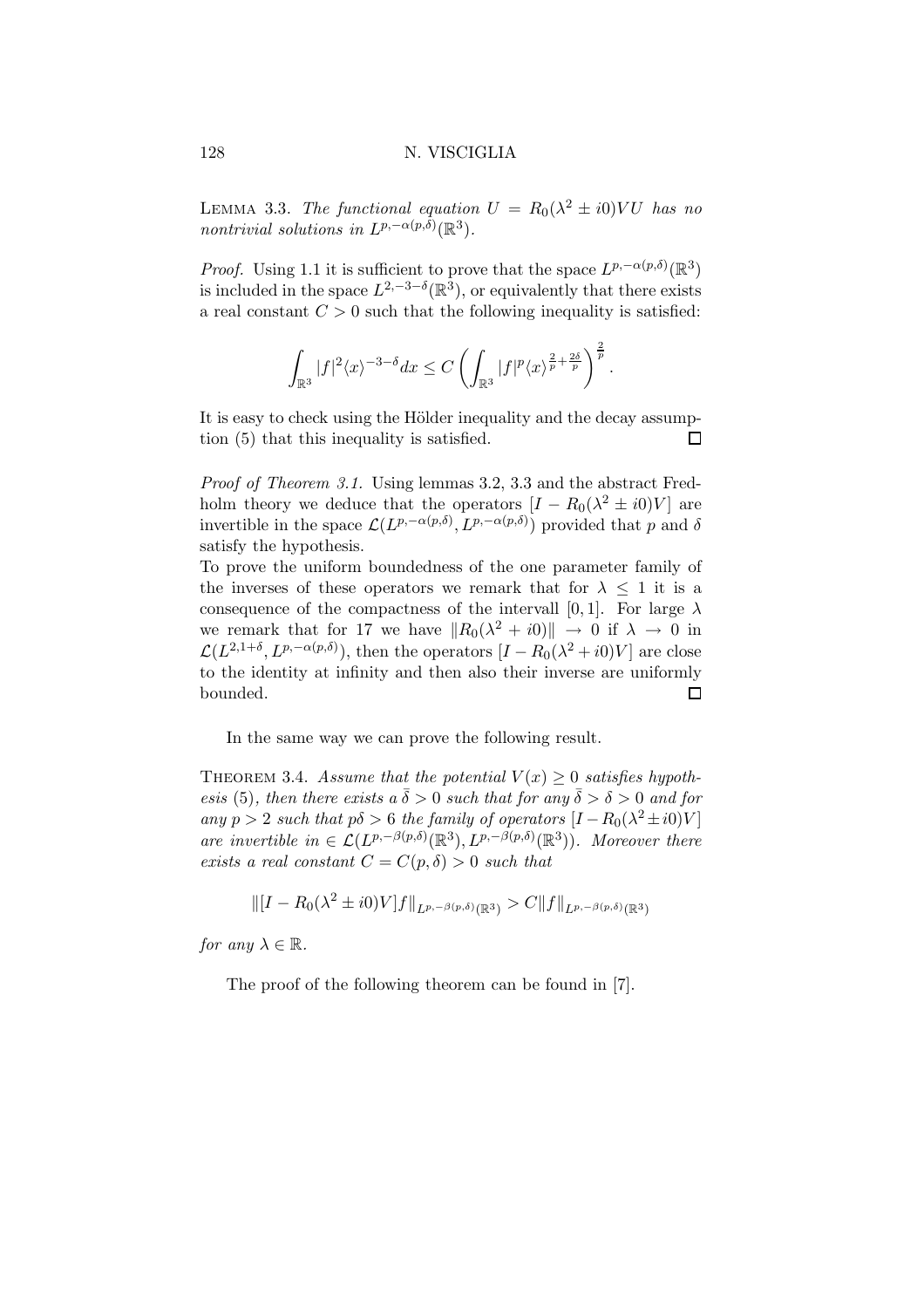THEOREM 3.5. Assume that the potential  $V(x) \geq 0$  satisfies hypothesis (5), then given  $\delta > 0$ ,  $1 < a < 3$  there exists a real constant  $C = C(\delta, a) > 0$  such that

$$
\| [I - R_0(\lambda^2 \pm i0)V] f \|_{L^{2, -a-\delta}} > C \| f \|_{L^{2, -a-\delta}}
$$

for any  $\lambda \in \mathbb{R}$ .

#### 4. Estimates for the perturbed resolvent

In this section we give some usefull estimate for the perturbed Laplacian resolvent  $R_V(\lambda^2 \pm i0)$  and for its square  $R_V^2(\lambda^2 \pm i0)$ , using the resolvent identity and the results of the previous section.

LEMMA 4.1. Assume that the potential  $V(x) \geq 0$  satisfies hypothesis  $(5)$  and  $(1.1)$ , then the following estimates are satisfied:

1. there exists a  $\bar{\delta} > 0$  such that for any  $\bar{\delta} >$  delta,  $\delta' > 0$  there exists a real constant  $C = C(\delta, \delta') > 0$  such that we have the following estimate

$$
||R_V(\lambda^2 \pm i0)f||_{L^{2,-1-\delta}} \le C||f||_{L^{2,3+\delta'}};
$$
 (31)

for any  $\lambda > 0$ ;

2. there exists a  $\bar{\delta} > 0$  such that for any  $\bar{\delta} > \delta, \delta' > 0$  there exists a real number such that for any  $p > 2$  such that  $p\delta > 6$ , there exists a constant  $C = C(p, \delta, \delta') > 0$  such that the following estimate are satisfied:

$$
||R_V(\lambda^2 \pm i0)f||_{L^{p,-\alpha(p,\delta)}} \leq \frac{C}{\lambda^{\frac{2}{p}}} ||f||_{L^{2,1+\delta'}} \quad (32)
$$

$$
||R_V(\lambda^2 \pm i0)f||_{L^{p,-\alpha(p,\delta)}} \le C||f||_{L^{2,1+\delta'+\frac{4}{p}}} \tag{33}
$$

$$
||R_V(\lambda^2 + i0) - R_V(\lambda^2 - i0)||_{L^{p,-\beta(p,\delta)}} \le C\lambda^{1-\frac{2}{p}}||f||_{L^{2,3-\frac{4}{p}+\delta'}} \tag{34}
$$

We use the resolvent identity to obtain the following identity of operators

$$
R_V(\lambda^2 \pm i0) = [I - R_0(\lambda^2 \pm i0)V]^{-1}R_0(\lambda^2 \pm i0). \tag{35}
$$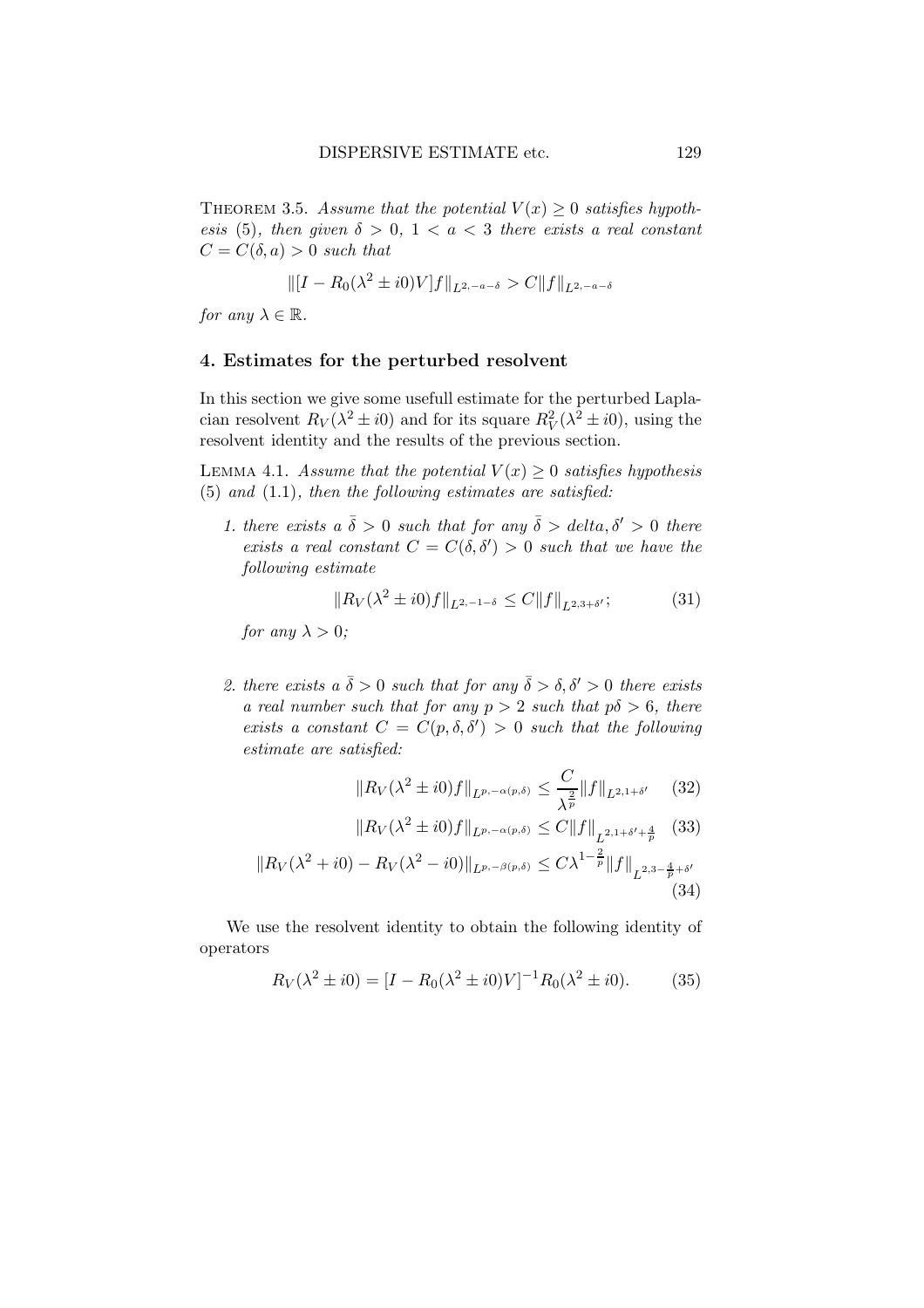- *Proof of* (31). It is a direct consequence of the identity  $(35)$ , of the estimate (14) and of theorem 3.5.
- *Proof of*  $(32)$ . It is a direct consequence of the identity  $(35)$ , of theorem 3.1 and of the estimate (17)
- Proof of  $(33)$ . It is a direct consequence of the identity  $(35)$ , of theorem 3.1 and of the estimate (18).

Proof of (34). Using the resolvent identity we have the following equality of operators

$$
[R_V(\lambda^2 + i0) - R_V(\lambda^2 - i0)] =
$$
  
[ $I - R_0(\lambda^2 - i0)V$ ]<sup>-1</sup>[ $R_0(\lambda^2 + i0) - R_0(\lambda^2 - i0)$ ][ $I + VR_V(\lambda^2 + i0)$ ]. (36)

First we prove that the family of operators

$$
[I + VR_V(\lambda^2 + i0)]
$$

is uniformly bounded in  $\mathcal{L}(L^{2,3-\frac{4}{p}+\delta}, L^{2,3-\frac{4}{p}+\delta})$ . Using the decay assumption of the potential  $(5)$  we obtain the following estimate:

$$
||VR_V(\lambda^2 + i0)f||_{L^{2,3-\frac{4}{p}+\delta}} \leq C||R_V(\lambda^2 + i0)f||_{L^{2,-1-2\epsilon_0-\frac{4}{p}+\delta}},
$$

that combined with (31) give that there exists a real constant  $C =$  $C(\delta) > 0$  such that:

$$
||VR_V(\lambda^2 + i0)f||^2_{L^{2,3-\frac{4}{p}+\delta}} \le C||f||_{L^{2,3-\frac{4}{p}+\delta}},\tag{37}
$$

if  $\delta > 0$  is small. The estimate (34) is then a consequence of the identity (36), of the uniform boundednes of the operators  $VR_V(\lambda^2 \pm$  $i0$ ) proved above, of theorem 3.4 and of estimate (19).

 $\Box$ 

In next lemma we generalize to the square of the perturbed resolvent  $R_V^2(\lambda^2 \pm i0)$  the estimates proved for the square of the free resolvent  $R_0^2(\lambda^2 \pm i0)$ .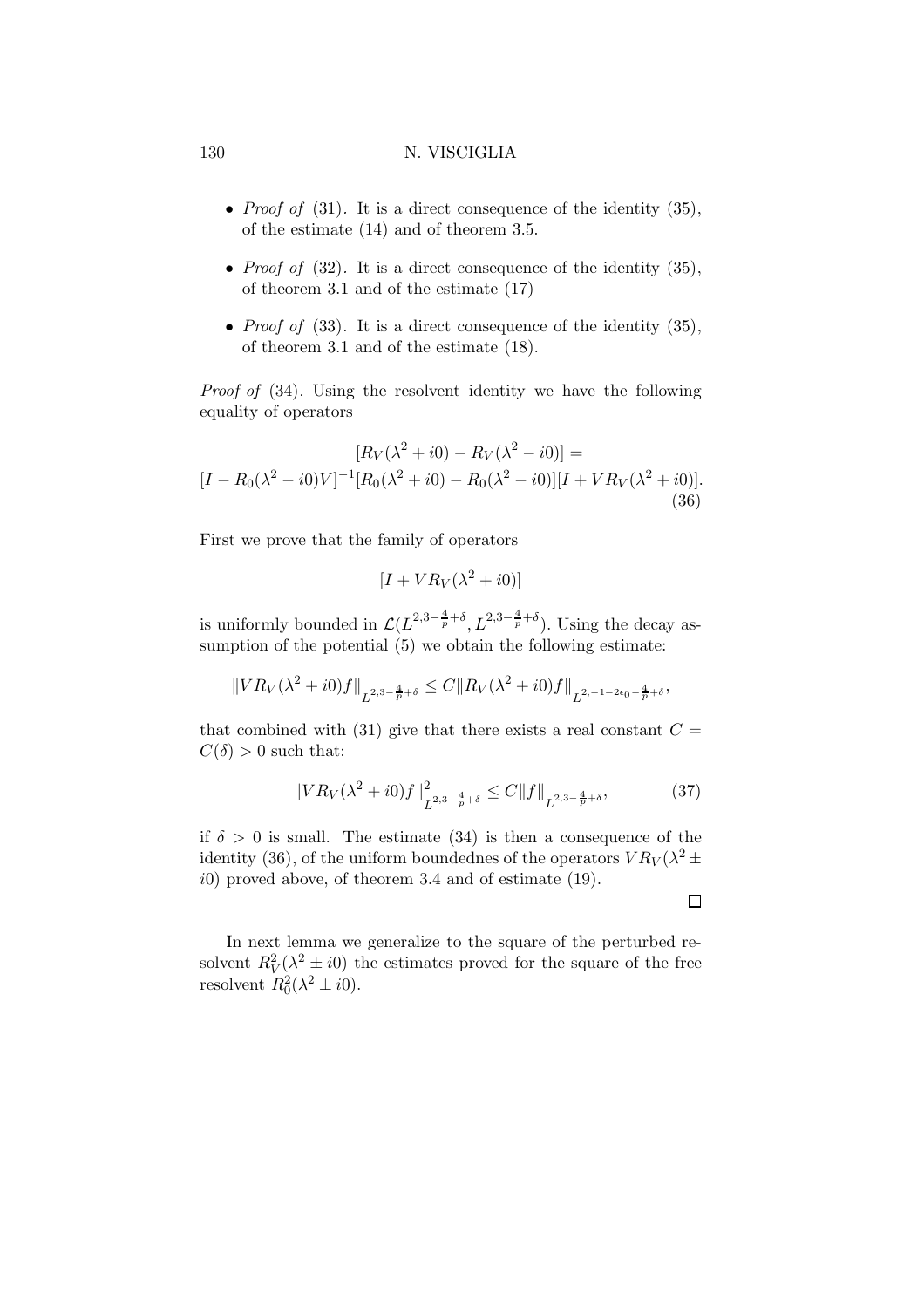LEMMA 4.2. Assume that the potential  $V(x) \geq 0$  satisfies hypothesis (5) then there exists a  $\bar{\delta} > 0$  such that for any  $\bar{\delta} > \delta, \delta' > 0$  and for any  $p > 2$  such that  $p\delta > 6$ , there exists a constant  $C = C(p, \delta, \delta') > 0$ 0 such that the following estimates are satisfied:

$$
||R_V^2(\lambda^2 \pm i0)f||_{L^{p,-\beta(p,\delta)}} \le \frac{C}{\lambda^{1+\frac{2}{p}}} ||f||_{L^{2,3+\delta'}}
$$
(38)

$$
||R_V^2(\lambda^2 \pm i0)f||_{L^{p,-\beta(p,\delta)}} \le \frac{C}{\lambda} ||f||_{L^{2,3+\delta'}}.
$$
 (39)

Proof. Using the resolvent identity we obtain the following identity of operators:

$$
R_V^2(\lambda^2 \pm i0) = [R_0(\lambda^2 \pm i0) + R_0(\lambda^2 \pm i0)VR_V(\lambda^2 \pm i0)]R_V(\lambda^2 \pm i0)
$$
  
=  $R_0(\lambda^2 \pm i0) [R_0(\lambda^2 \pm i0) + R_0(\lambda^2 \pm i0)VR_V(\lambda^2 \pm i0)]$   
+  $R_0(\lambda^2 \pm i0)VR_V^2(\lambda^2 \pm i0)$ 

then

$$
R_V^2(\lambda^2 \pm i0) = [I - R_0(\lambda^2 \pm i0)V]^{-1} R_0^2(\lambda^2 \pm i0)
$$
\n
$$
+ [I - R_0(\lambda^2 \pm i0)V]^{-1} R_0^2(\lambda^2 \pm i0)V R_V(\lambda^2 \pm i0).
$$
\n(40)

As above using the decay assumption (5) and the estimate (31) we can prove the following estimate for a constant  $C = C(\delta) > 0$ :

$$
||VR_V(\lambda^2 \pm i0)f||_{L^{2,3+\delta}} \le C||f||_{L^{2,3+\delta}},\tag{41}
$$

if  $\delta > 0$  is small.

- *Proof of* (38). It is a consequence of the identity  $(40)$ , of  $(41)$ , of theorem 3.4 and of the estimate (26)
- *Proof of* (39). It is a consequence of the identity  $(40)$ , of  $(41)$ , of theorem 3.4 and of the estimate (27).

# 5. Dispersion for the propagator  $\mathcal{U}_V(t)$

In this section we prove theorem 1.2 stated in the introduction. We will also prove a dispersive estimate that is different from the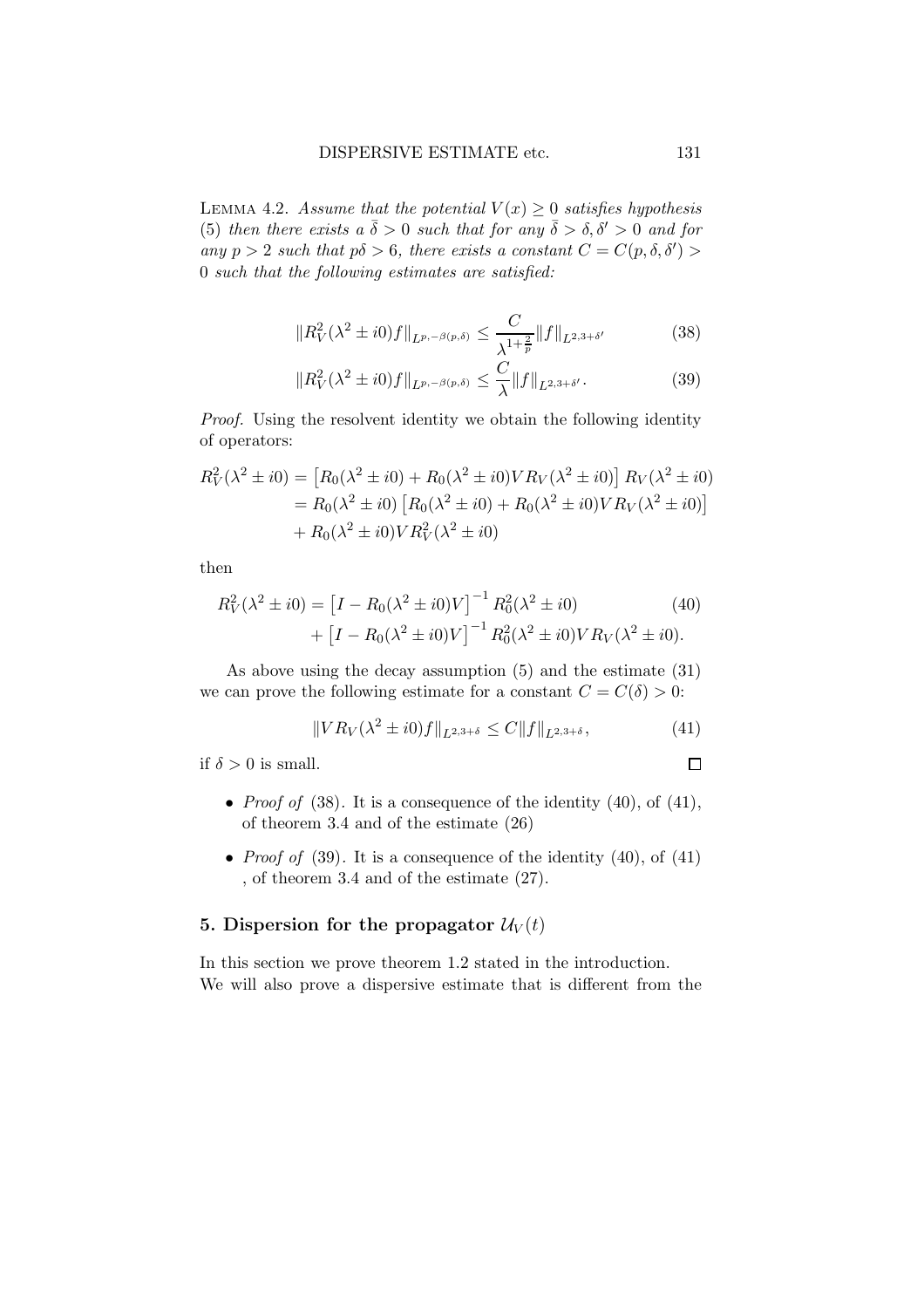estimate stated in theorem 1.3. In last section we will see that this estimate can be improved using the finite propagation speed principle and we will obtain finally the proof of theorem 1.3.

Proof of Theorem 1.2. Using the Duhamel formula we obtain the following identity:

$$
U_V(t)f = U_0(t)f + \int_0^t U_0(t-s)VU_V(s)f ds.
$$

For estimate (4) and for the Minkowsky inequality we have:

$$
\|U_V(t)f\|_{L^4} \le \frac{C}{\sqrt{t}}\|f\|_{L^{\frac{4}{3}}} + \int_0^t \frac{C}{\sqrt{t-s}}\|V\mathcal{U}_V(s)f\|_{L^{\frac{4}{3}}}ds. \tag{42}
$$

For the decay assumption on the potential  $(5)$  and the Hölder inequality we have:

$$
||Vg||_{L^{\frac{4}{3}}} \leq C(\delta) ||g||_{L^{2,-\frac{5}{2}-2\epsilon_0+\delta}} \tag{43}
$$

Moreover if  $\delta > 0$  is small, using the adjoint of the estimate (6) we obtain the following estimate:

$$
\|\mathcal{U}_V(t)f\|_{L^{2,-\frac{5}{2}-2\epsilon_0+\delta}} \le \|\mathcal{U}_V(t)f\|_{L^{2,-\frac{3}{2}-\delta}} \le \frac{C}{\sqrt{t}}\|f\|_{L^{\frac{4}{3}}}, \forall t > 0. \quad (44)
$$

Putting together (43) and (44) we have:

$$
||V\mathcal{U}_V(t)f||_{L^{\frac{4}{3}}} \leq \frac{C}{\sqrt{t}}||f||_{L^{\frac{4}{3}}}, \forall t > 0.
$$

Using this estimate and (42) we have

$$
\|\mathcal{U}_V(t)f\|_{L^4} \le \frac{C}{\sqrt{t}} \|f\|_{L^{\frac{4}{3}}} + \left(\int_0^t \frac{C}{\sqrt{t-s}\sqrt{s}} ds\right) \|f\|_{L^{\frac{4}{3}}}, \forall t > 0.
$$

It is easy to prove that there exists a real constant  $C > 0$  such that

$$
\int_0^t \frac{C}{\sqrt{t-s}\sqrt{s}}ds \le \frac{C}{\sqrt{t}}
$$

for  $0 < t < 1$  and then we can conclude the proof.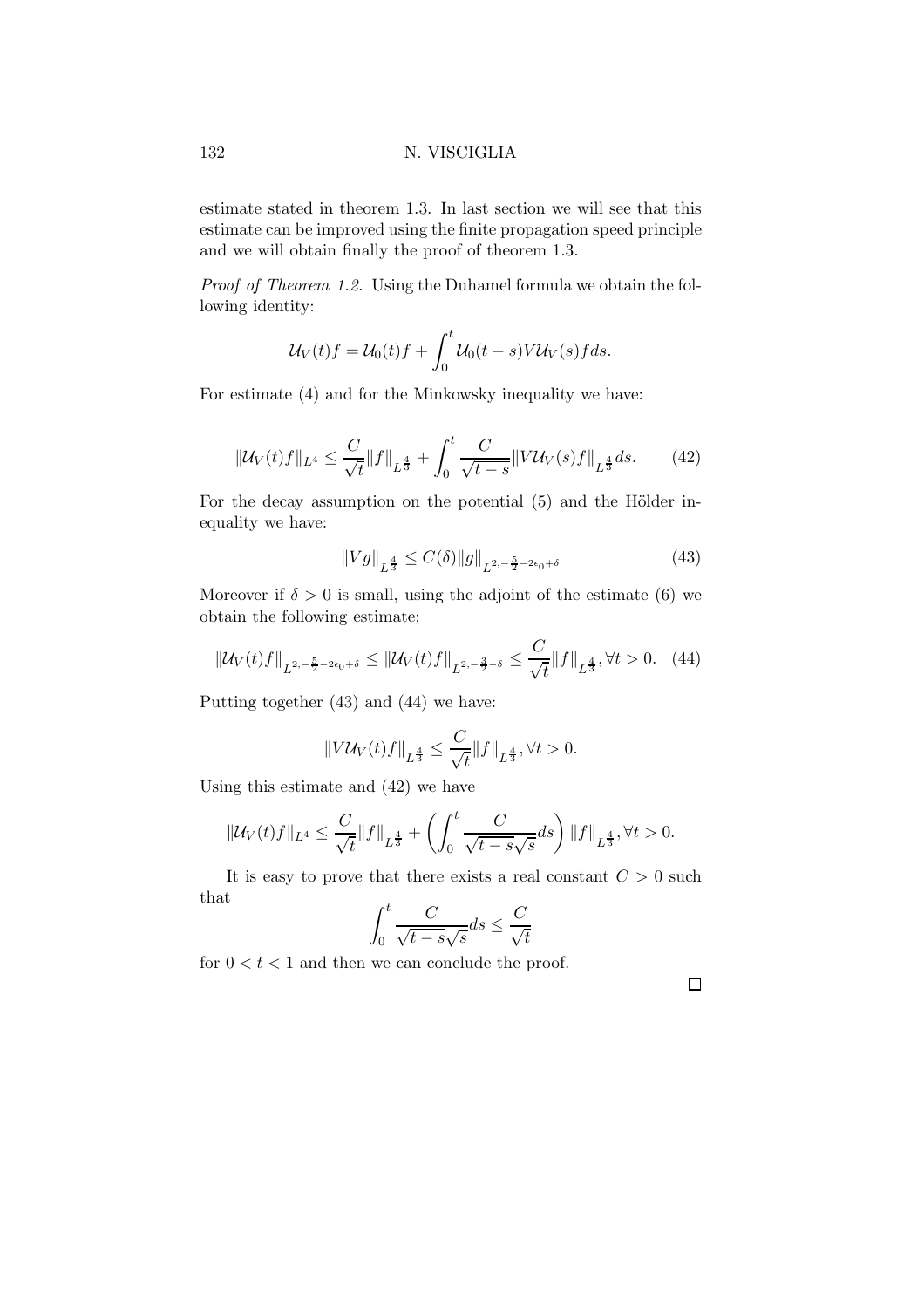In next theorem we will prove as stated at the beginning of the section a type of dispersive estimate. More exactly we have the following result.

THEOREM 5.1. Given any  $\epsilon > 0$ ,  $\delta > 0$  and  $2 < p < \infty$  such that,  $\epsilon p < 2$  and  $p\delta > 6$ , there exists a real constant  $C = C(p, \epsilon, \delta) > 0$ such that the following estimate is satisfied:

$$
\|\left[\mathcal{U}_V(t)f - \mathcal{U}_0(t)f\right]\|_{L^{p_\epsilon,-(1-\theta_\epsilon)\beta(p,\delta)}} \leq \frac{C}{t^{1-\theta_\epsilon}}\|f\|_{L^{q_\epsilon,(1-\theta_\epsilon)\beta(p,\delta)}},\quad(45)
$$

where  $p_{\epsilon}$  and  $\theta_{\epsilon}$  are defined as follows:

$$
p_{\epsilon} = \frac{4p + 2\epsilon p - 8}{p + \epsilon p - 2}, \theta_{\epsilon} = \frac{p - 4 + \epsilon p}{2p - 4 + \epsilon p},
$$

$$
\beta(p, \delta) = \frac{6}{p} + \frac{2\delta}{p}.
$$

The proof will be a consequence of the following few lemmas.

The operators  $\mathcal{U}_{V,j}(t)$  and  $\mathcal{U}_{V,high}(t)$  that appear in next lemmas are defined in the introduction in (10) and (11), while the operators  $\mathcal{U}_{0,j}(t)$  and  $\mathcal{U}_{0,high}(t)$  are defined in the same way assuming that  $V = 0.$ 

Lemma 5.2. The following estimates are satisfied:

1. there exists a constant  $C > 0$  such that for any  $j < 0$  we have the following estimate

$$
\|\mathcal{U}_{0,j}(t)f\|_{L^2}\leq \frac{C}{2^j}\|f\|_{L^2};
$$

2. there exists a real constant  $C > 0$  such that for any  $j < 0$  we have the following estimate

$$
\|{\mathcal U}_{V,j}(t)f\|_{L^2}\leq \frac{C}{2^j}\|f\|_{L^2};
$$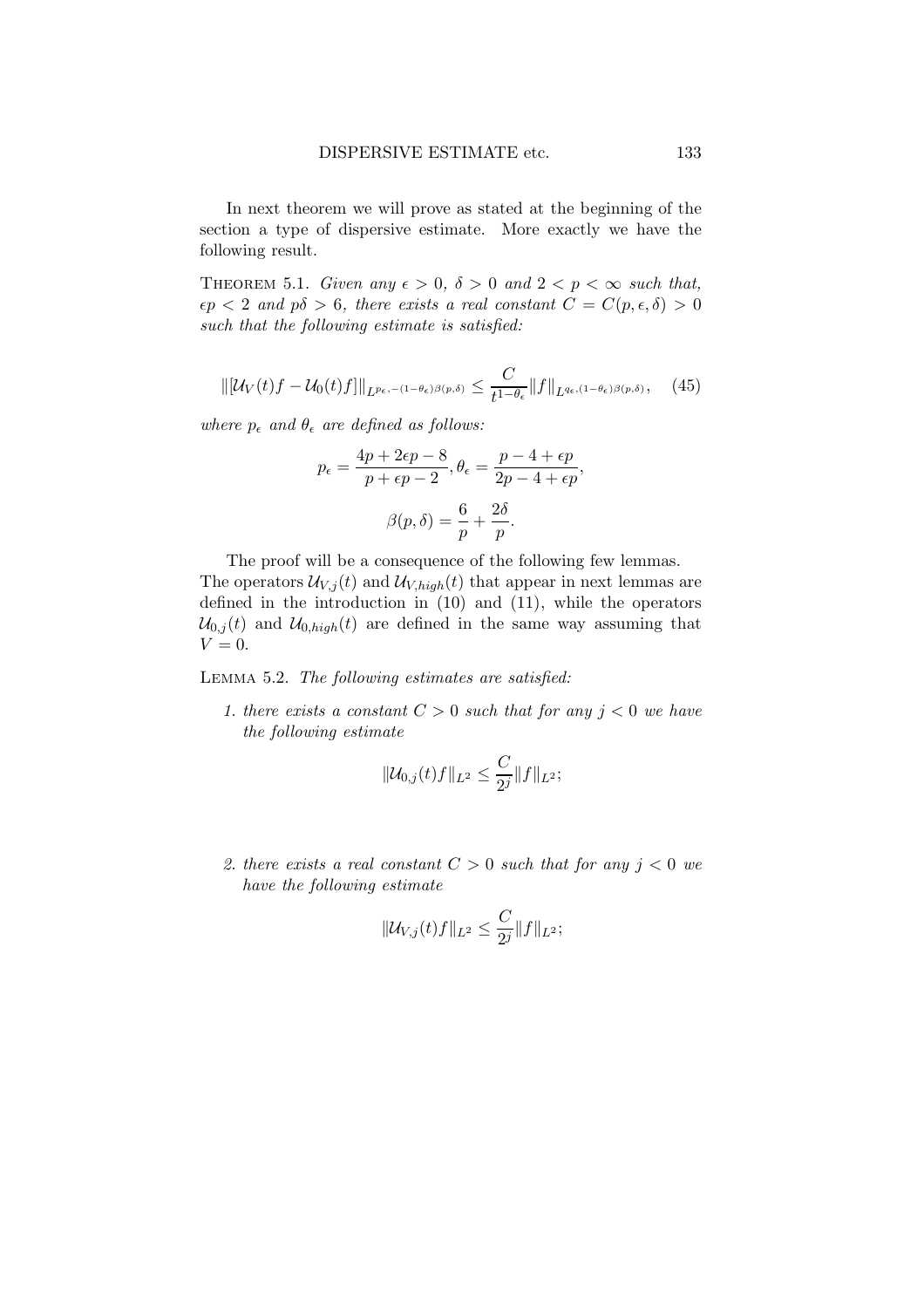3. for any  $\sigma \in \mathbb{R}$  and  $\psi \in C^{\infty}(\mathbb{R})$  with  $supp\psi(\lambda) \subset (1,\infty)$  there exists a real constant  $C > 0$  such that we have the following estimate

$$
\|\sqrt{-\Delta}^{1+i\sigma} \mathcal{U}_{0,high}(t)\|_{L^2} \leq C \|f\|_{L^2};
$$

4. there exists a real constant  $C > 0$  such that for any  $\sigma \in \mathbb{R}$ and  $\psi \in C^{\infty}(\mathbb{R})$  with supp $\psi(\lambda) \subset (1,\infty)$  we have the following estimate

$$
\|\sqrt{-\Delta_V}^{1+i\sigma} \mathcal{U}_{V,high}(t)\|_{L^2} \leq C \|f\|_{L^2}.
$$

Proof. The estimates 1 and 3 follow from the representation on the operators in the Fourier variable and from the Plancherel formula. The estimates 2 and 4 follow from the representation on the operators in the generalized Fourier variable and from the generalized Plancherel formula.  $\Box$ 

LEMMA 5.3. For any  $\delta > 0$  and for any  $2 < p < \infty$  such that  $p\delta > 6$ there exists a real constant  $C = C(p, \delta) > 0$  such that for any  $j < 0$ the following estimate is satisfied

$$
\|U_{V,j}(t) - U_{0,j}(t)\|_{L^{p,-\beta(p,\delta)}} \le \frac{C2^{j(1-\frac{2}{p})}}{t} \|f\|_{L^{q,\beta(p,\delta)}} \tag{46}
$$

where  $\frac{1}{p} + \frac{1}{q} = 1$  and  $\beta(p, \delta) = \frac{6}{p} + \frac{2\delta}{p}$ .

Proof. We start from the following identity that can be deduced from the resolvent identity:

$$
[\mathcal{U}_{V,j}(t) - \mathcal{U}_{0,j}(t)]f =
$$
  
= 
$$
\int_0^\infty \phi_j(\lambda) \sin \lambda t [R_0(\lambda^2 + i0)V R_V(\lambda^2 + i0) - R_0(\lambda^2 - i0)V R_V(\lambda^2 - i0)]f d\lambda.
$$
 (47)

Using integration by parts in the variable  $\lambda$  we have the following identity: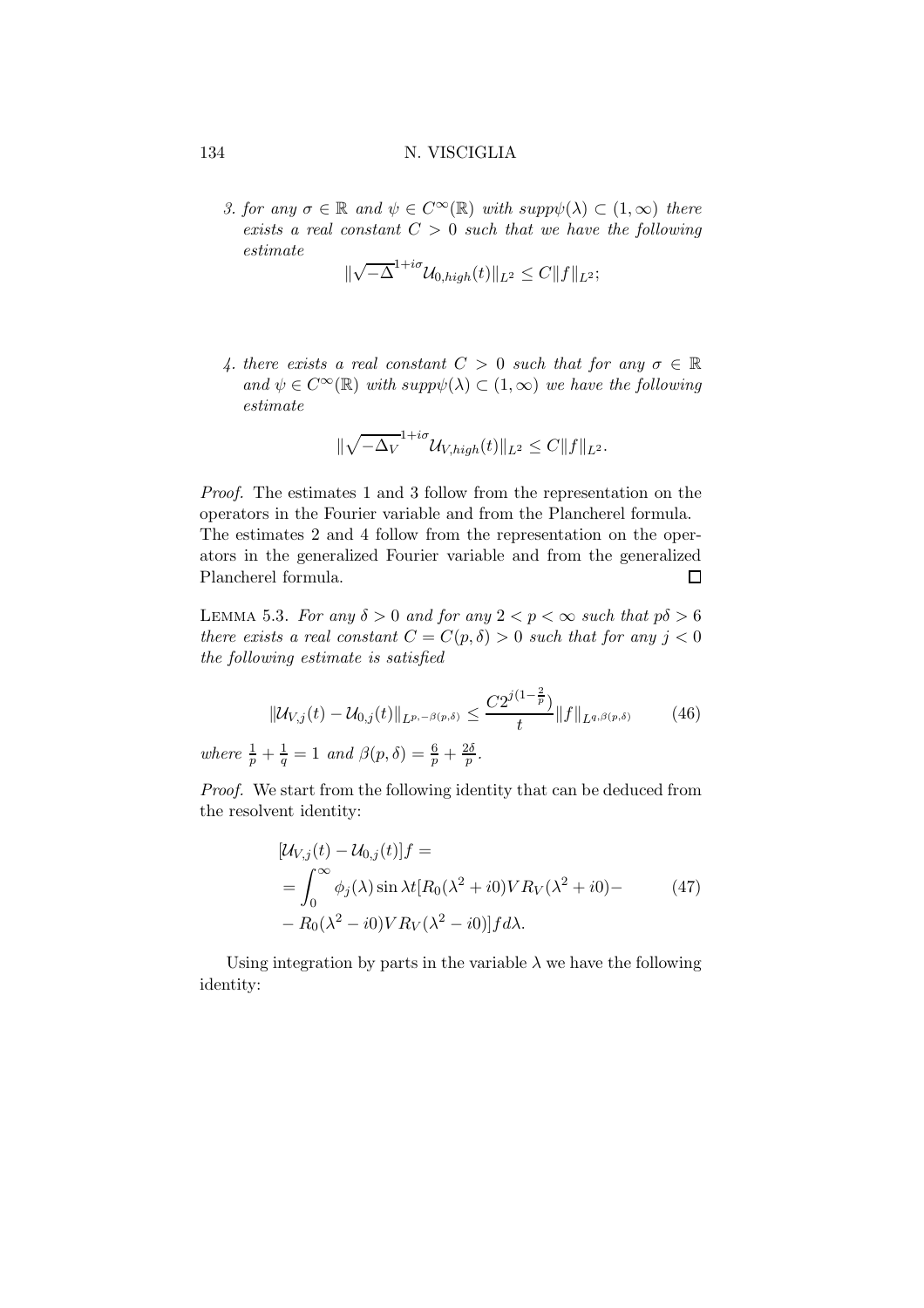$$
[\mathcal{U}_{V,j}(t) - \mathcal{U}_{0,j}(t)]f = \frac{1}{t}(I^+ - I^- + II^+ - II^- + III)
$$

where:

$$
I^{\pm} = \int \lambda \cos \lambda t \phi_j R_0(\lambda^2 \pm i0) V R_V^2(\lambda^2 \pm i0) f; \tag{48}
$$

$$
II^{\pm} = \int \lambda \cos \lambda t \phi_j [R_0^2(\lambda^2 \pm i0)VR_V(\lambda^2 \pm i0)f; \tag{49}
$$

$$
III = \int \phi_j'(\lambda) \cos \lambda t [R_0(\lambda^2 + i0)VR_V(\lambda^2 + i0) - R_0(\lambda^2 - i0)VR_V(\lambda^2 - i0)]fd\lambda.
$$
 (50)

We now estimate separately the integrals  $I^{\pm}$ ,  $II^{\pm}$ ,  $III$ . *Estimate for*  $I^{\pm}$ . Using estimate (18) we have:

$$
||I^{\pm}||_{L^{p,-\alpha(p,\delta)}} \le \int_{\text{supp}\phi_j} \lambda ||R_0(\lambda^2 \pm i0)V R_V^2(\lambda^2 \pm i0)f||_{L^{p,-\alpha(p)}}
$$
  

$$
\le \int_{\text{supp}\phi_j} \lambda ||VR_V^2(\lambda^2 \pm i0)f||_{L^{2,1+\delta+\frac{4}{p}}}d\lambda
$$

Using the decay assumption of the potential at infinity (5) we have:

$$
||I^{\pm}||_{L^{p,-\alpha(p,\delta)}} \leq \int_{\text{supp}\phi_j} \lambda ||R_V^2(\lambda^2 \pm i0)f||_{L^{2,-3-2\epsilon_0+\delta+\frac{4}{p}}}
$$

and for the dual estimate of (39) we have finally:

$$
||I^{\pm}||_{L^{p,-\alpha(p,\delta)}} \left(\int_{\text{supp}\phi_j} C d\lambda\right) ||f||_{L^{q,\beta(p,\delta)}} \leq C2^j ||f||_{L^{q,\beta(p,\delta)}}. \tag{51}
$$

*Estimate for*  $II^{\pm}$ . Using (26) and the dual estimate of (33) we obtain exactly as in the estimate of  $I^{\pm}$  the following estimate:

$$
||II^{\pm}||_{L^{p,-\beta(p,\delta)}} \leq C2^{j}||f||_{L^{q,\alpha(p,\delta)}}.
$$

Estimate for III. From the resolvent identity we obtain the following identity of operators:

$$
R_0(\lambda^2 + i0)VR_V(\lambda^2 + i0) - R_0(\lambda^2 - i0)VR_V(\lambda^2 - i0) =
$$
  
\n
$$
[R_0(\lambda^2 + i0) - R_0(\lambda^2 - i0)]VR_V(\lambda^2 + i0) +
$$
  
\n
$$
+ R_0(\lambda^2 - i0)V[R_V(\lambda^2 + i0) - R_V(\lambda^2 - i0)].
$$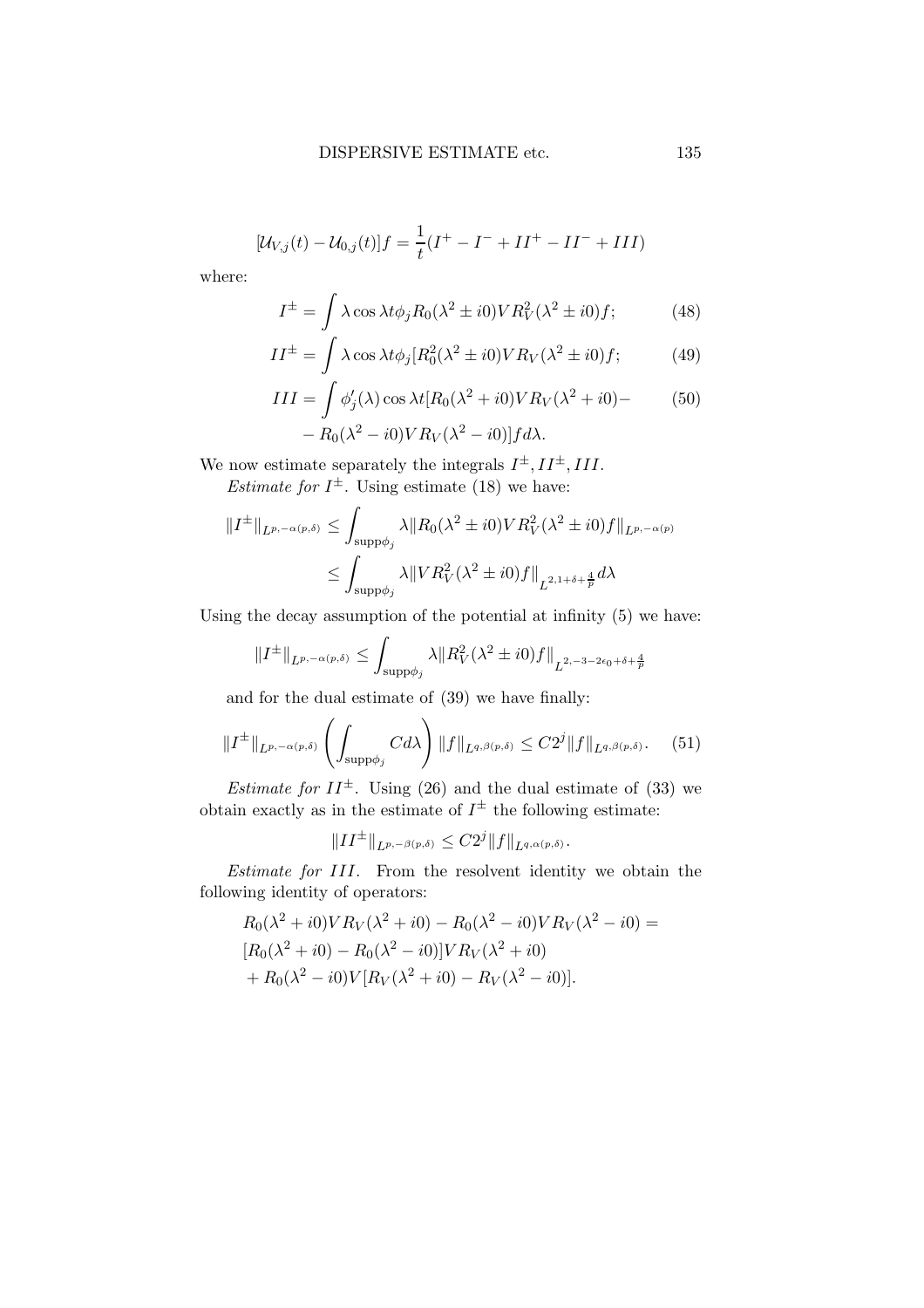Using this identity we have:

$$
||III||_{L^{p,-\beta(p,\delta)}} \leq \int_{\text{supp}\phi_j} \sup |\phi'_j| ||[(R_0(\lambda^2 + i0) - R_0(\lambda^2 - i0)]VR_V(\lambda^2 + i0)f||_{L^{p,-\bar{\alpha}(p)}}d\lambda +
$$
  
+ 
$$
\int_{\text{supp}\phi_j} \sup |\phi'_j|||R_0(\lambda^2 - i0)V[R_V(\lambda^2 + i0) - R_V(\lambda^2 - i0)]f||_{L^{p,-\bar{\alpha}(p)}}d\lambda.
$$

Using (18), (19) we obtain the following estimate:

$$
||III||_{L^{p,-\beta(p,\delta)}} \leq C2^{-j} \int_{\text{supp}\phi_j} \lambda^{1-\frac{2}{p}} ||VR_V(\lambda^2 + i0)f||_{L^{2,3-\frac{4}{p}+\delta}} d\lambda
$$
  
+  $C2^{-j} \int_{\text{supp}\phi_j} ||V[R_V(\lambda^2 + i0) - R_V(\lambda^2 - i0)f]||_{L^{2,1+\delta+\frac{4}{p}}} d\lambda$ 

Using now the decay assumption on the potential (5) we have:

$$
||III||_{L^{p,-\beta(p,\delta)}} \leq C2^{-j} \int_{\text{supp}\phi_j} \lambda^{1-\frac{2}{p}} ||R_V(\lambda^2 + i0)f||_{L^{2,-1-\frac{4}{p}-2\epsilon_0+\delta}} d\lambda
$$
  
+  $C2^{-j} \int_{\text{supp}\phi_j} ||[R_V(\lambda^2 + i0) - R_V(\lambda^2 - i0)]f||_{L^{2,-3-2\epsilon_0+\delta}} d\lambda,$ 

and finally for (33) and (34) we have:

$$
\|III\|_{L^{p,-\beta(p,\delta)}} \leq C2^{-j} \left( \int_{\text{supp}\phi_j} \lambda^{1-\frac{2}{p}} d\lambda \right) \|f\|_{L^{q,\alpha(p,\delta)}}
$$
  
+  $C2^{-j} \left( \int_{\text{supp}\phi_j} \lambda^{1-\frac{2}{p}} d\lambda \right) \|f\|_{L^{q,\beta(p,\delta)}}$   
 $\leq C2^{j(1-\frac{2}{p})} \|f\|_{L^{q,\beta(p,\delta)}}.$ 

 $\Box$ 

Using interpolation between lemmas 5.2 and 5.3 we obtain the following result.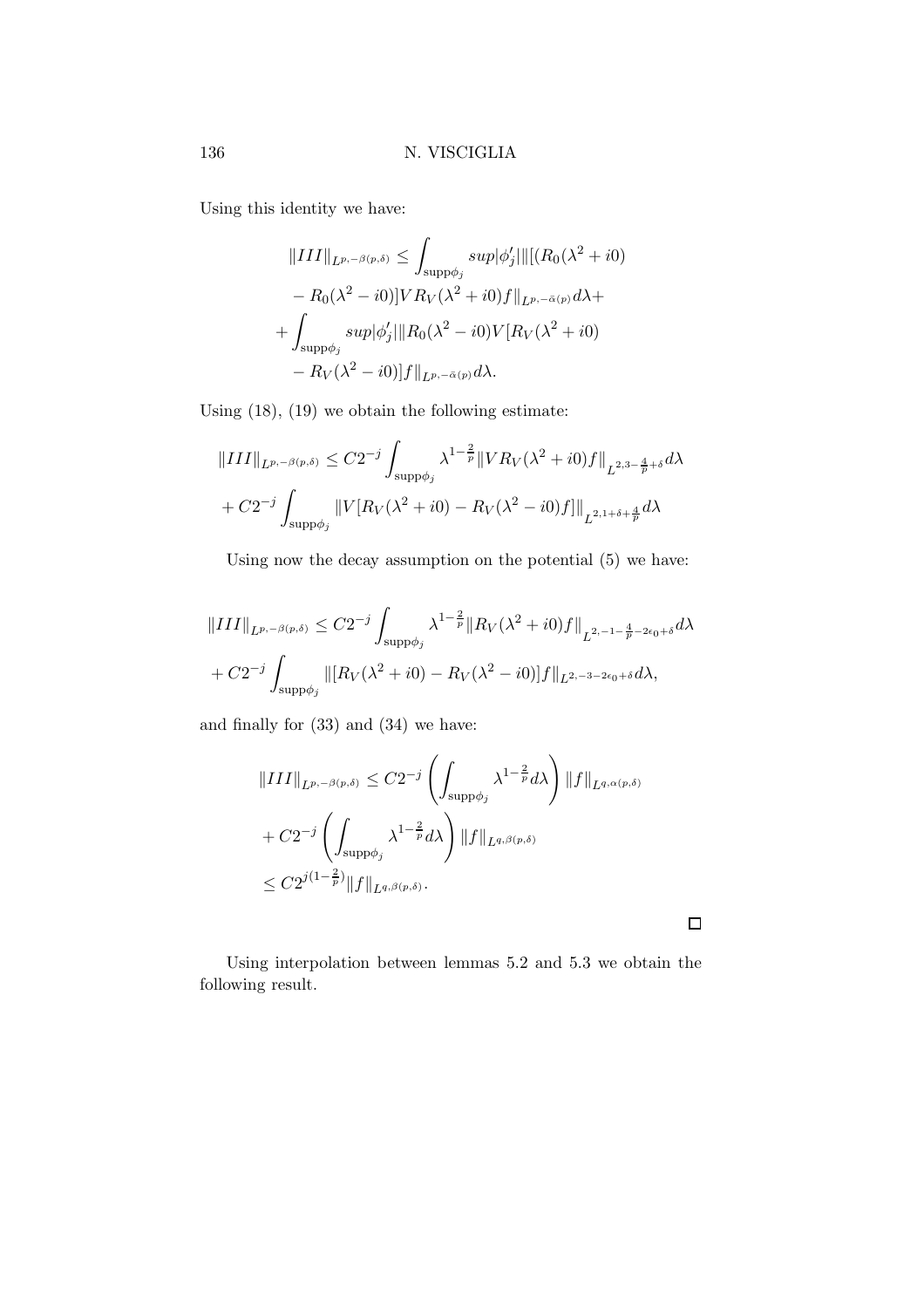LEMMA 5.4. For any  $\delta > 0$ , for any  $2 < p < \infty$  such that  $p\delta > 6$ and for any  $\epsilon > 0$  there exists a real constant  $C = C(p, \delta, \epsilon) > 0$  such that for any  $j < 0$  we have the following estimate,

$$
\begin{aligned} &\|[\mathcal{U}_{V,j}(t)f-\mathcal{U}_{0,j}(t)f]\|_{L^{p_{\epsilon},-(1-\theta_{\epsilon})\beta(p,\delta)}} \leq \\ &\leq \frac{C}{t^{1-\theta_{\epsilon}}} 2^{j\frac{(p-2)+2\theta_{\epsilon}(1-p)}{p}} \|f\|_{L^{q_{\epsilon},(1-\theta_{\epsilon})\beta(p,\delta)}}, \end{aligned}
$$

where

$$
p_{\epsilon} = \frac{4p + 2\epsilon p - 8}{p + \epsilon p - 2}, \theta_{\epsilon} = \frac{p - 4 + \epsilon p}{2p - 4 + \epsilon p},
$$

$$
\beta(p, \delta) = \frac{6}{p} + \frac{2\delta}{p}, \frac{1}{p_{\epsilon}} + \frac{1}{q_{\epsilon}} = 1.
$$

We now give an estimate of the high frequency part of the propagator.

LEMMA 5.5. For any  $\epsilon > 0$ ,  $\delta > 0$  and  $2 < p < \infty$ , such that  $p\delta > 6$ , there exists a real constant  $C = C(p, \delta, \epsilon) > 0$  such that we have the following estimate:

$$
\begin{aligned} &\|(\sqrt{-\Delta_V})^{-1+\frac{4}{p}-\epsilon+i\sigma}\mathcal{U}_{V,high}(t)f-\\ &-(\sqrt{-\Delta})^{-1+\frac{4}{p}-\epsilon+i\sigma}\mathcal{U}_{0,high}(t)f\|_{L^{p,-\beta(p,\delta)}}\leq \frac{C}{t}\|f\|_{L^{q,\beta(p,\delta)}}.\end{aligned}
$$

Proof. Using the resolvent identity we deduce the following identity of operators:

$$
(\sqrt{-\Delta_V})^{-1-\epsilon+\frac{4}{p}+i\sigma} \mathcal{U}_{V,high}(t) f - (\sqrt{-\Delta})^{-1-\epsilon+\frac{4}{p}+i\sigma} \mathcal{U}_{0,high}(t) f =
$$

$$
\int_0^\infty \psi(\lambda) \frac{\sin \lambda t}{\lambda^{1+\epsilon-\frac{4}{p}+i\sigma}} [R_0(\lambda^2+i0)V R_V(\lambda^2+i0) -
$$

$$
-R_0(\lambda^2-i0)V R_V(\lambda^2-i0)] f d\lambda.
$$

After integration by parts we have:

$$
(\sqrt{-\Delta_V})^{-1-\epsilon+\frac{4}{p}+i\sigma} \mathcal{U}_{V,high}(t) f - (\sqrt{-\Delta})^{-1-\epsilon+\frac{4}{p}+i\sigma} \mathcal{U}_{0,high}(t) f = \frac{1}{t}(I^+ - I^- + II^+ - II^- + III^+ - III^- + IV^+ - IV^-),
$$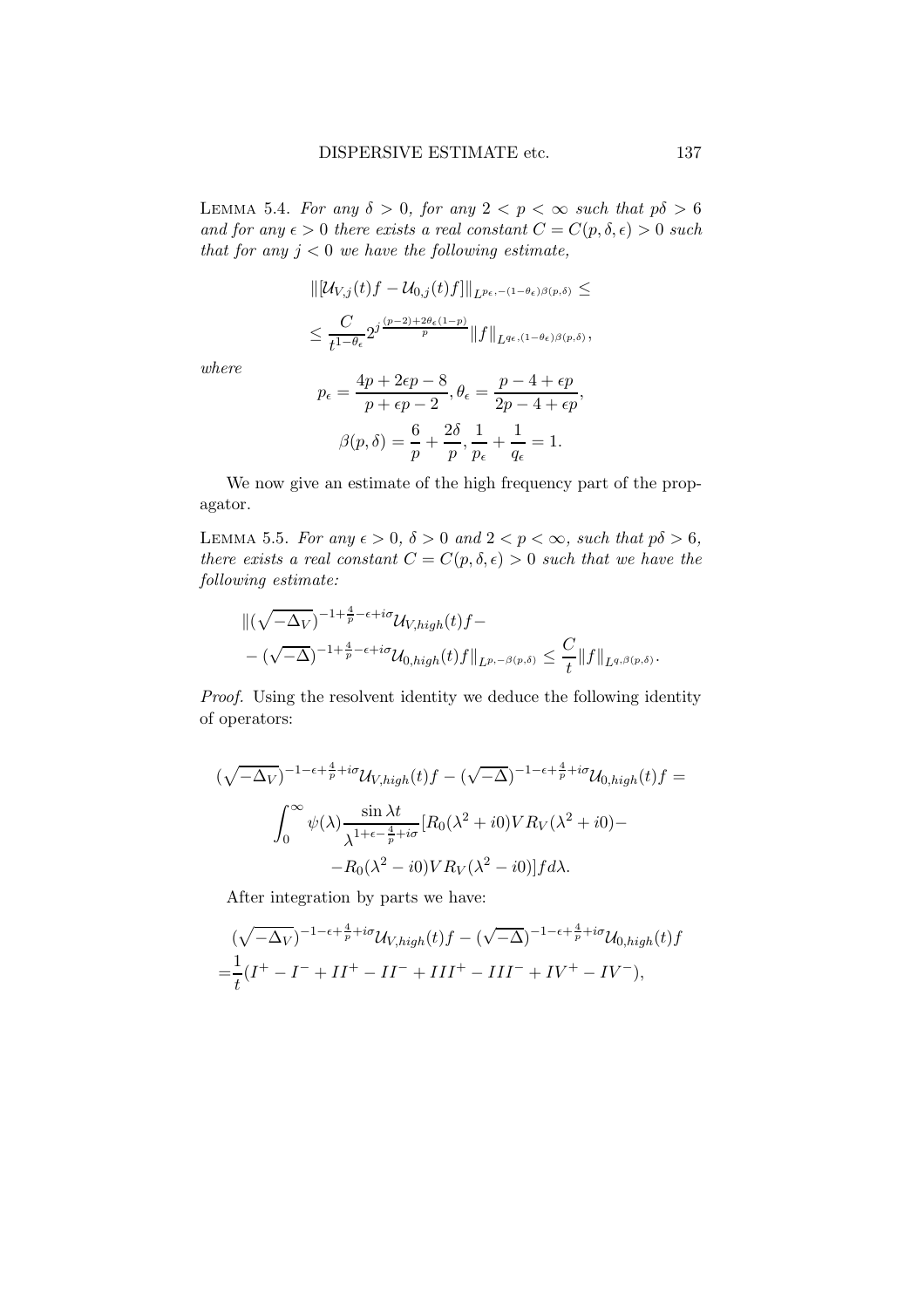where:

$$
I^{\pm} = \int \lambda \cos \lambda t \frac{\psi(\lambda)}{\lambda^{1+\epsilon-\frac{4}{p}+i\sigma}} R_0(\lambda^2 \pm i0) V R_V^2(\lambda^2 \pm i0) f; \qquad (52)
$$

$$
II^{\pm} = \int \lambda \cos \lambda t \frac{\psi(\lambda)}{\lambda^{1+\epsilon-\frac{4}{p}+i\sigma}} R_0^2(\lambda^2 \pm i0) V R_V(\lambda^2 \pm i0) f; \qquad (53)
$$

$$
III^{\pm} = c \int \psi(\lambda) \frac{\cos \lambda t}{\lambda^{2+\epsilon - \frac{4}{p} + i\sigma}} R_0(\lambda^2 \pm i0) VR_V(\lambda^2 \pm i0) f d\lambda, \quad (54)
$$

where  $c := c(p, \epsilon, \sigma) = -1 - \epsilon + \frac{4}{p} - i\sigma;$ 

$$
IV^{\pm} = \int \psi'(\lambda) \frac{\cos \lambda t}{\lambda^{1+\epsilon-\frac{4}{p}+i\sigma}} R_0(\lambda^2 \pm i0) V R_V(\lambda^2 \pm i0) f d\lambda. \tag{55}
$$

We estimates  $I^{\pm}$ ,  $II^{\pm}$ ,  $III^{\pm}$ ,  $IV^{\pm}$  separately.

*Estimate for*  $I^{\pm}$ . Using (17) and the decay assumption (5) we have:

$$
||I^{\pm}||_{L^{p,-\alpha(p,\delta)}} \leq C \int_{\text{supp}\psi} \frac{1}{\lambda^{\epsilon-\frac{2}{p}}} ||R_V^2(\lambda^2 \pm i0)f||_{L^{2,-3-2\epsilon_0+\delta}} d\lambda.
$$

We can now conclude the estimate using the dual estimate of (38) as follows:

$$
||I^{\pm}||_{L^{p,-\alpha(p,\delta)}} \leq C \left( \int_{supp\psi} \frac{1}{\lambda^{1+\epsilon}} d\lambda \right) ||f||_{L^{q,\beta(p,\delta)}} \leq C ||f||_{L^{q,\beta(p,\delta)}}.
$$

*Estimate for*  $II^{\pm}$ . We use (26) and we obtain:

$$
||II^{\pm}||_{L^{p,-\bar{\alpha}(p,\delta)}} \leq C \int_{\text{supp}\psi} \frac{1}{\lambda^{1+\epsilon-\frac{2}{p}}} ||VR_V(\lambda^2 \pm i0)f||_{L^{2,3+\delta}} d\lambda.
$$

For the assumption (5) we arrive at the following estimate:

$$
||II^{\pm}||_{L^{p,-\bar{\alpha}(p,\delta)}} \leq \int_{supp\psi} \frac{C}{\lambda^{1+\epsilon-\frac{2}{p}}} ||R_V(\lambda^2 \pm i0)f||_{L^{2,-1+\delta-2\epsilon_0}} d\lambda.
$$

Using now (32) we arrive finally at the following inequality:

$$
||II^{\pm}||_{L^{p,-\bar{\alpha}(p,\delta)}} \leq C \left( \int_{supp\psi} \frac{1}{\lambda^{1+\epsilon}} d\lambda \right) ||f||_{L^{q,\alpha(p,\delta)}}
$$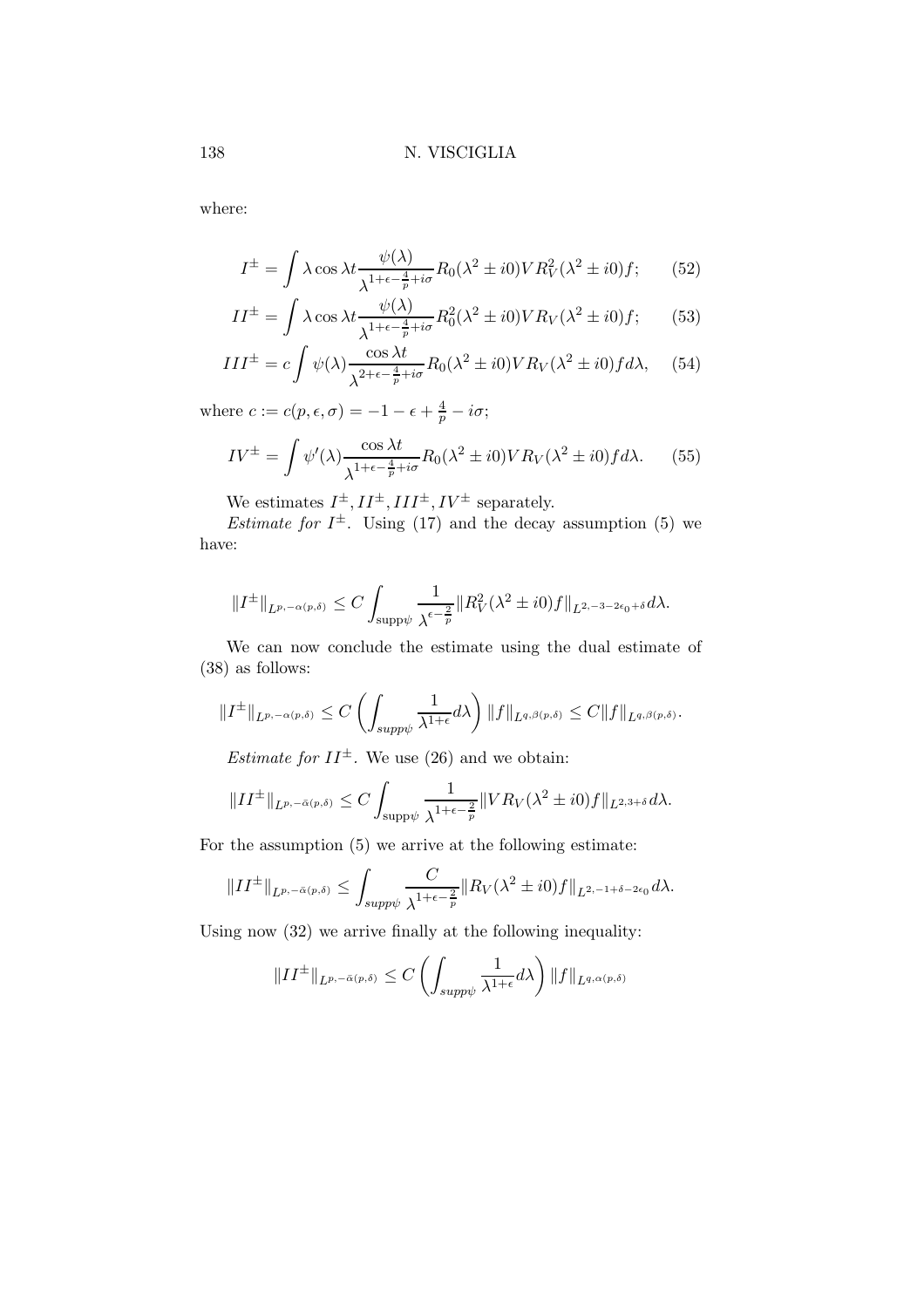*Estimate for*  $III^{\pm}$ *.* We use (17), then:

$$
||III^{\pm}||_{L^{p,-\alpha(p,\delta)}} \leq C \int_{\text{supp}\psi} \frac{C}{\lambda^{2+\epsilon-\frac{2}{p}}} ||VR_V(\lambda^2 \pm i0)f||_{L^{2,1+\delta}} d\lambda.
$$

Using now the assumption (5) we arrive at the following estimate:

$$
||III^{\pm}||_{L^{p,-\alpha(p,\delta)}} \leq C \int_{\text{supp}\psi} \frac{C}{\lambda^{2+\epsilon-\frac{2}{p}}} ||R_V(\lambda^2 \pm i0)f||_{L^{2,-3+\delta-2\epsilon_0}} d\lambda
$$

and finally for (32):

$$
||III^{\pm}||_{L^{p,-\alpha(p,\delta)}} \le \left(\int_{\text{supp}\psi} \frac{C}{\lambda^{2+\epsilon}} d\lambda\right) ||f||_{L^{q,\alpha(p,\delta)}}
$$

*Estimate for IV*<sup> $\pm$ </sup>. Using (17) we obtain the following inequalities

$$
||IV^{\pm}||_{L^{p,-\alpha(p,\delta)}} \leq \int_{\text{supp}\psi'} \frac{C}{\lambda^{1+\epsilon-\frac{2}{p}}} ||VR_V(\lambda^2 \pm i0)f||_{L^{2,1+\delta}} d\lambda.
$$

Using (5) we have:

$$
||IV^{\pm}||_{L^{p,-\alpha(p,\delta)}} \leq \int_{\text{supp}\psi'} \frac{C}{\lambda^{1+\epsilon-\frac{2}{p}}} ||R_V(\lambda^2 \pm i0)f||_{L^{2,-3-2\epsilon_0+\delta}} d\lambda
$$

and finally for (32) we have:

$$
||IV^{\pm}||_{L^{p,-\alpha(p,\delta)}} \leq \left(\int_{\text{supp}\psi'} \frac{C}{\lambda^{1+\epsilon}} d\lambda\right) ||f||_{L^{q,\alpha(p,\delta)}} \leq C ||f||_{L^{q,\alpha(p,\delta)}}
$$

Using the complex interpolation theorem of Stein between the estimates given in lemmas 5.2 and 5.5, we find the following result.

LEMMA 5.6. For any  $\delta > 0$ , for any  $2 < p < \infty$  such that  $p\delta > 6$ and for any  $\epsilon > 0$  there exists a real constant  $C = C(p, \delta, \epsilon) > 0$  such that we have the following estimate is satisfied:

$$
\|[\mathcal{U}_{V,high}(t)f-\mathcal{U}_{0,high}(t)f]\|_{L^{p_{\epsilon},-\beta(1-\theta_{\epsilon})}}\leq \frac{C}{t^{1-\theta_{\epsilon}}}\|f\|_{L^{q_{\epsilon},\beta(p,\delta)(1-\theta_{\epsilon})}},
$$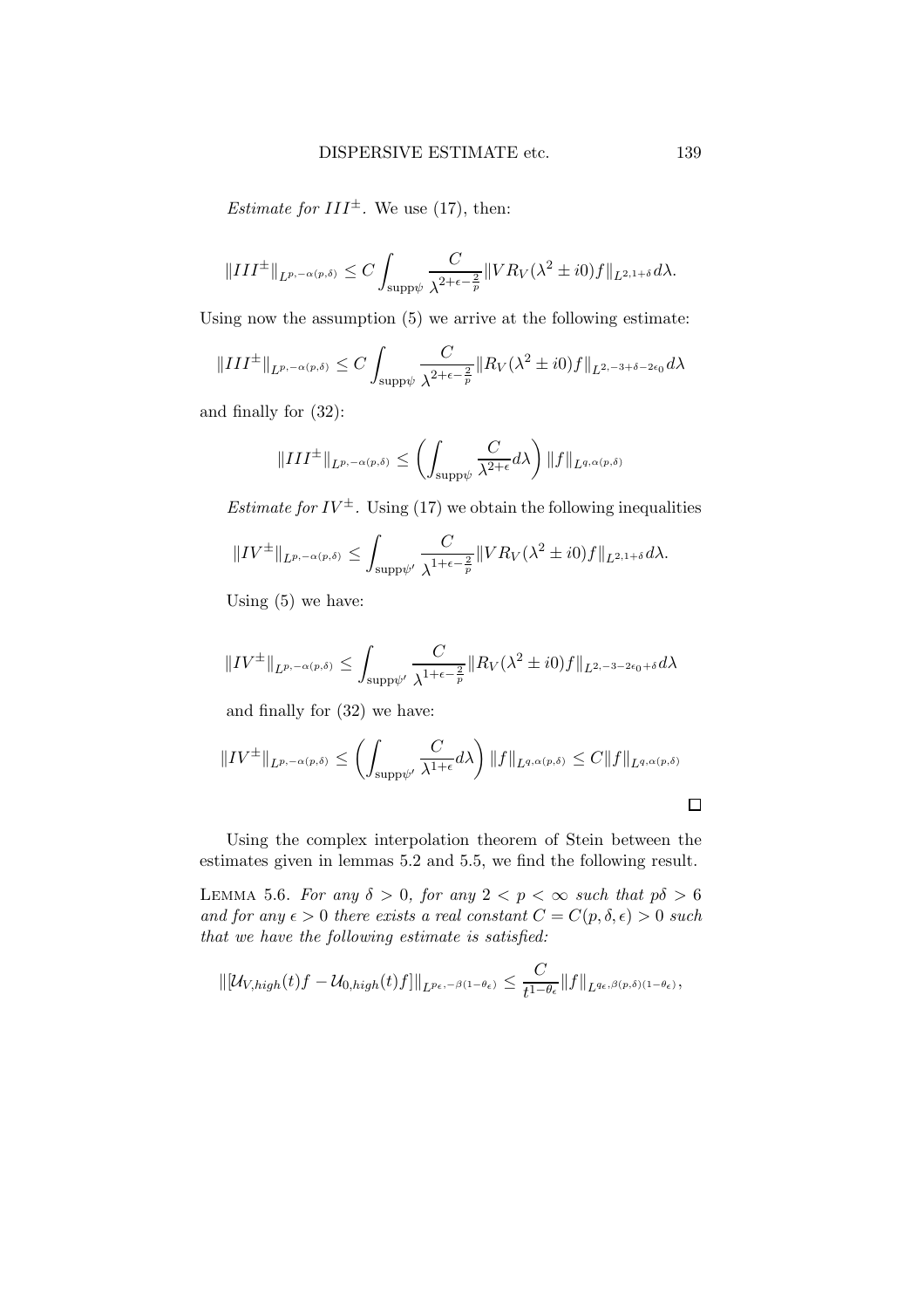where

$$
p_{\epsilon} = \frac{4p + 2\epsilon p - 8}{p + \epsilon p - 2}, \theta_{\epsilon} = \frac{p - 4 + \epsilon p}{2p - 4 + \epsilon p},
$$

$$
\beta(p, \delta) = \frac{6}{p} + \frac{2\delta}{p}, \frac{1}{p_{\epsilon}} + \frac{1}{q_{\epsilon}} = 1.
$$

Proof of theorem 5.1. With a simple computation we can prove that the condition:  $(1, 2) + 2\theta(1, 1)$ 

$$
\frac{(p-2)+2\theta_{\epsilon}(1-p)}{p} > 0,
$$

is equivalent to the condition  $\epsilon p < 2$ . We use the following decomposition

$$
\mathcal{U}_V(t)f - \mathcal{U}_0(t)f =
$$
  
= 
$$
[\sum_{j\leq 0} \mathcal{U}_{V,j}(t)f - \mathcal{U}_{0,j}(t)f] + \mathcal{U}_{V,high}(t)f - \mathcal{U}_{0,high}(t)f.
$$

Using the previous decomposition and the Minkowsky inequality we have:

$$
\|U_V(t)f - U_0(t)f\|_{L^{p_{\epsilon,-(1-\theta_{\epsilon})\beta(p,\delta)}}} \le
$$
  
\n
$$
\le \sum_j \|U_{V,j}(t)f - U_{0,j}(t)f\|_{L^{p_{\epsilon,-(1-\theta_{\epsilon})\beta(p,\delta)}}} \le
$$
  
\n
$$
+ \|U_{V,high}(t)f - U_{0,high}(t)f\|_{L^{p_{\epsilon,-(1-\theta_{\epsilon})\beta(p,\delta)}}}
$$
(56)

then for lemmas 5.4 and 5.6 we have:

$$
\begin{aligned} &\|\mathcal{U}_V(t)f-\mathcal{U}_0(t)f\|_{L^{p_\epsilon,-(1-\theta_\epsilon)\beta(p,\delta)}}\leq\\&\leq \frac{C}{t^{1-\theta_\epsilon}}\left(\sum_{j<0}2^{j\frac{(p-2)+2\theta_\epsilon(1-p)}{p}}+C\right)\|f\|_{L^{q_\epsilon,(1-\theta_\epsilon)\beta(p,\delta)}},\end{aligned}
$$

If  $\epsilon p < 2$ , for the remark done at the beginning of the proof, we have the following property:

$$
\sum_{j<0} 2^{j\frac{(p-2)+2\theta\epsilon(1-p)}{p}} < \infty.
$$

Then finally we have:

$$
\|\mathcal{U}_V(t)f-\mathcal{U}_0(t)f\|_{L^{p_\epsilon,-(1-\theta_\epsilon)\beta(p,\delta)}}\leq \frac{C}{t^{1-\theta_\epsilon}}\|f\|_{L^{q_\epsilon,(1-\theta_\epsilon)\beta(p,\delta)}}.
$$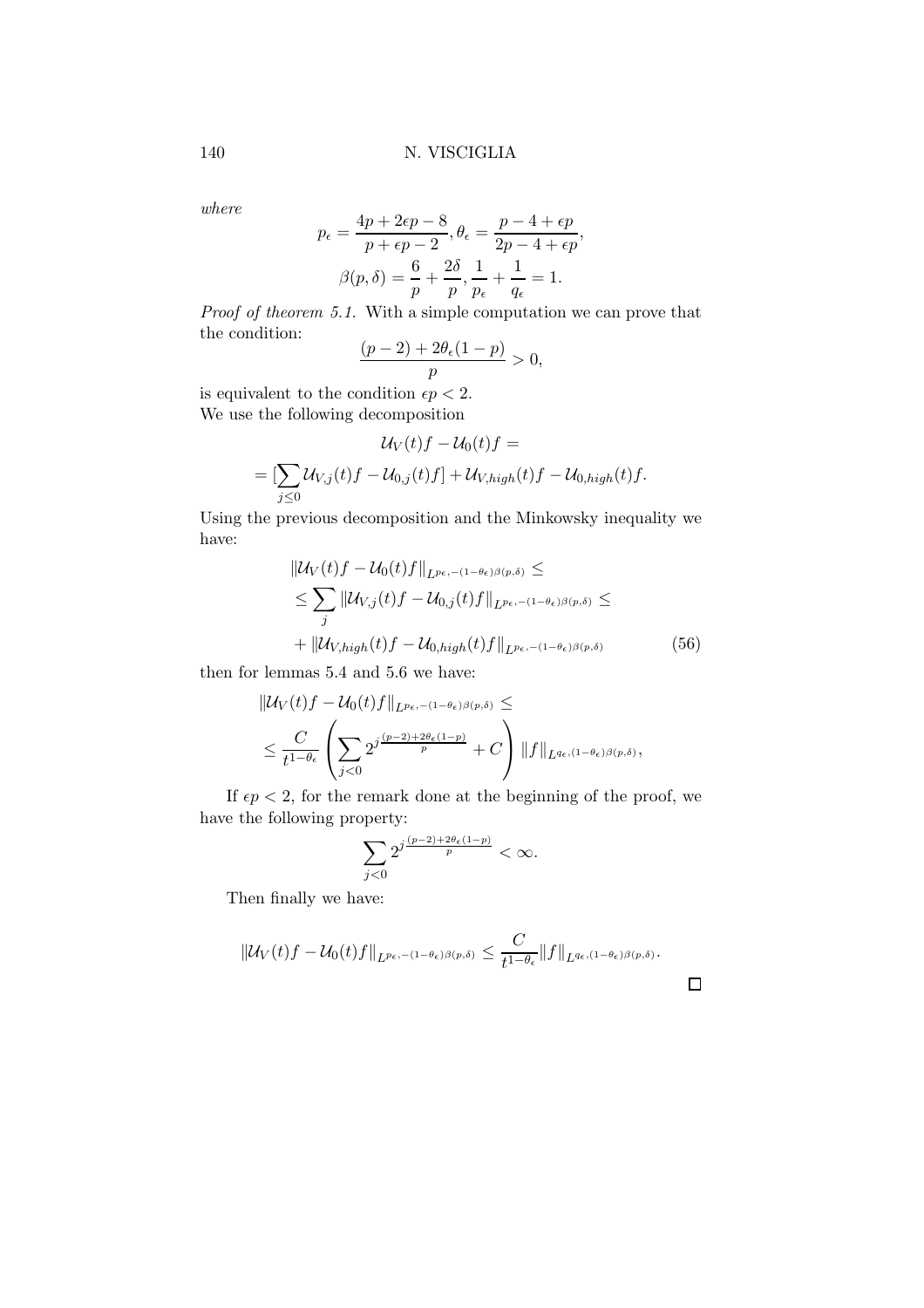# 6. Finite propagation speed and dispersive estimate for  $\mathcal{U}_V(t)$

This section is devoted to the proof of theorem 1.3. Given a Paley - Littlewood partition of unity  $\varphi_i(x)$  for  $j \in \mathbb{N}$ , where  $supp\varphi_0(x) \subset |x| \{ \leq 2 \}$  and  $supp\varphi_j(x) \subset \{2^{j-1} \leq |x| \leq 2^{j+1} \}$  for  $j \in \mathbb{N}$ , and given a function  $f(x)$  we will use the following notation

$$
f_j(x) := \varphi_j(x) f(x).
$$

In the proof of theorem 1.3 we need a lemma whose proof will be a consequence of the finite propagation speed principle that we state in the following proposition.

PROPOSITION 6.1. Let be given two real positive numbers  $R_1 < R_2$ and a function  $f(x)$  such that,

$$
supp_x f(x) \subseteq \{R_1 \le |x| \le R_2\}
$$

then

$$
supp_x\mathcal{U}_0(t)f \subseteq \{R_1 - t \le |x| \le R_2 + t\}
$$

and

$$
supp_x\mathcal{U}_V(t)f \subseteq \{R_1 - t \le |x| \le R_2 + t\}.
$$

We can now prove the following lemma.

LEMMA 6.2. For any  $\delta > 0$ , for any  $2 < p < \infty$  such that  $p\delta > 6$ ,  $\epsilon p < 2$  and

$$
-\epsilon^2 p^2 + 2\epsilon p + 2p - 4 - 2\epsilon p^2 - 2\delta p - 2\delta \epsilon p + 4\delta \ge 0,
$$

there exists a real constant  $C = C(p, \delta, \epsilon) > 0$  such that for any  $j \in \mathbb{Z}$ the following estimate is satisfied:

$$
\|\mathcal{U}_V(t)f_j - \mathcal{U}_0(t)f_j\|_{L^{p_\epsilon}} \le \frac{C}{\sqrt{t}} 2^{j(1-\theta_\epsilon)\beta(p,\delta)} \|f_j\|_{L^{q_\epsilon}}.\tag{57}
$$

where:

$$
p_{\epsilon} = \frac{4p + 2\epsilon p - 8}{p + \epsilon p - 2}, \theta_{\epsilon} = \frac{p - 4 + \epsilon p}{2p - 4 + \epsilon p},
$$

$$
\beta(p, \delta) = \frac{6}{p} + \frac{2\delta}{p}, \frac{1}{p_{\epsilon}} + \frac{1}{q_{\epsilon}} = 1.
$$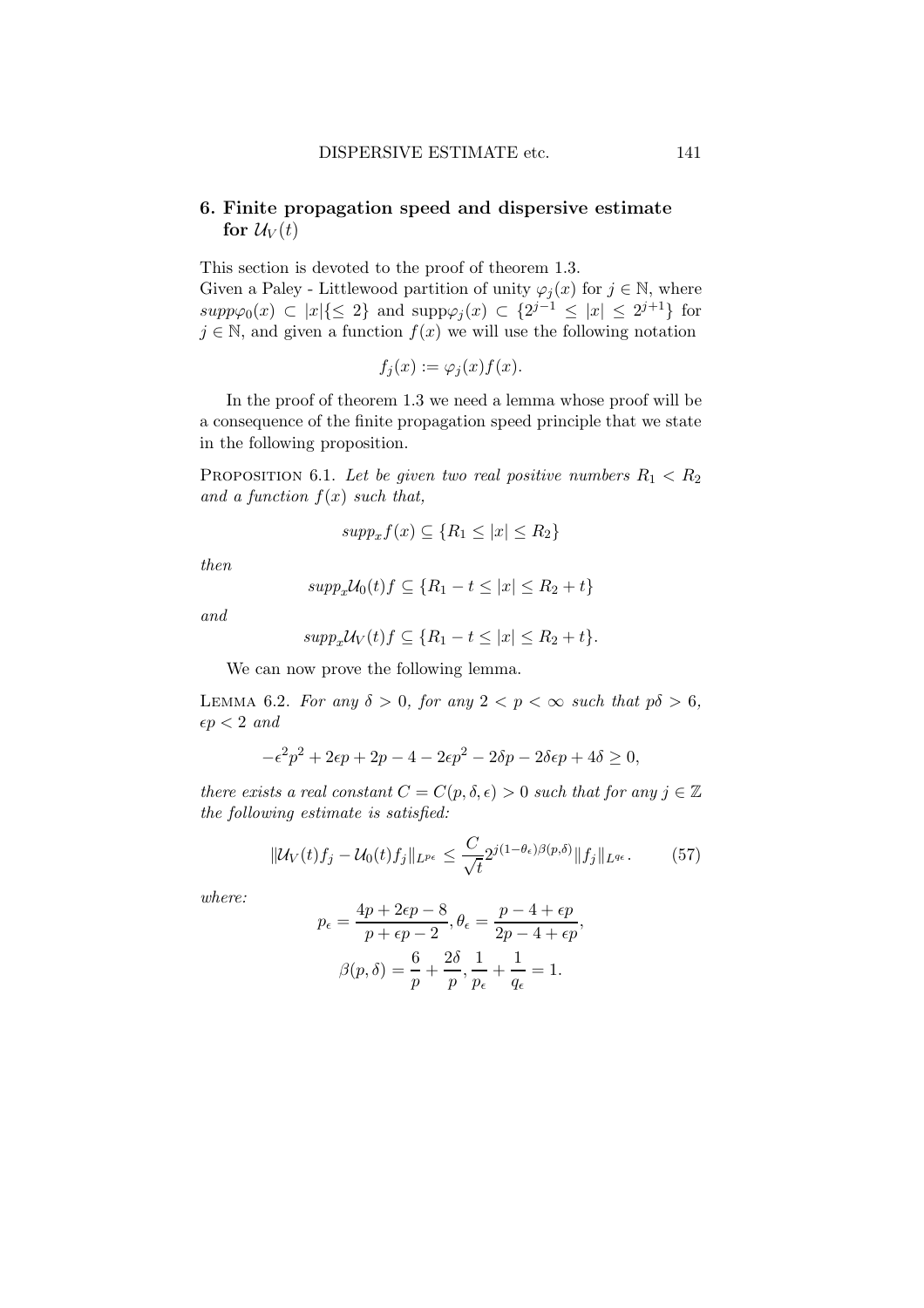*Proof.* It is sufficient to prove the estimate for the case  $t > 1$ , since for  $t < 1$  it can be proved combining estimates (4) and (7). We split the proof for  $t > 1$  in two cases.

Case  $A: 2^j \leq 4t$ . In this case proposition 6.1 implies:

$$
\mathrm{supp}_x \mathcal{U}_V(t) f_j \cup \mathrm{supp}_x \mathcal{U}_0(t) f_j \subseteq \{|x| \le 9t\}.
$$

Moreover the estimate (45) implies:

$$
\frac{1}{t^{\frac{(1-\theta_{\epsilon})\beta(p,\delta)}{p_{\epsilon}}}} \|\mathcal{U}_V(t)f_j - \mathcal{U}_0(t)f_j\|_{L^{p_{\epsilon}}} \leq
$$
\n
$$
\leq C \|\mathcal{U}_V(t)f_j - \mathcal{U}_0(t)f_j\|_{L^{p_{\epsilon},-(1-\theta_{\epsilon})\beta(p,\delta)}} \leq
$$
\n
$$
\leq \frac{C}{t^{1-\theta_{\epsilon}}} \|f_j\|_{L^{q_{\epsilon},(1-\theta_{\epsilon})\beta(p,\delta)}}
$$
\n(58)

then if:

$$
(1 - \theta_{\epsilon}) - \frac{(1 - \theta_{\epsilon})\beta(p, \delta)}{p_{\epsilon}} \ge \frac{1}{2},
$$

we obtain, since  $t > 1$ , the following estimate:

$$
\| \mathcal{U}_V(t) f_j - \mathcal{U}_0(t) f_j \|_{L^{p_{\epsilon}}} \leq \frac{C}{\sqrt{t}} 2^{j \frac{(1-\theta_{\epsilon}) \beta}{q_{\epsilon}}} \| f_j \|_{L^{q_{\epsilon}}}.
$$

Case  $B: 2^j \geq 4t$ . In this case for proposition 6.1 we have:

$$
\mathrm{supp}_x \mathcal{U}_V(t) f_j \cup \mathrm{supp}_x \mathcal{U}_0(t) f_j \subseteq \{2^{j-2} \le |x| \le 2^{j+2}\}.
$$

Using (45) and the property  $t > 1$  we obtain:

$$
2^{-j\frac{\beta(p,\delta)(1-\theta_{\epsilon})}{p_{\epsilon}}} \|\mathcal{U}_{V}(t)f_{j}-\mathcal{U}_{0}(t)f_{j}\|_{L^{p_{\epsilon}}} \leq (59)
$$
  

$$
\leq C \|\mathcal{U}_{V}(t)f_{j}-\mathcal{U}_{0}(t)f_{j}\|_{L^{p_{\epsilon},-(1-\theta_{\epsilon})\beta(p,\delta)}} \leq \frac{C}{t^{1-\theta_{\epsilon}}} \|f_{j}\|_{L^{q_{\epsilon}}} 2^{j\frac{(1-\theta_{\epsilon})\beta(p,\delta)}{q_{\epsilon}}}
$$

so we get

$$
\|\mathcal{U}_V(t)f_j - \mathcal{U}_0(t)f_j\|_{L^{p_\epsilon}} \le \frac{C}{t^{1-\theta_\epsilon}} 2^{j(1-\theta_\epsilon)\beta(p,\delta)} \|f_j\|_{L^{q_\epsilon}}.\tag{60}
$$

If moreover  $1 - \theta_{\epsilon} \geq \frac{1}{2}$  we have:

$$
\|\mathcal{U}_V(t)f_j-\mathcal{U}_0(t)f_j\|_{L^{p_{\epsilon}}} \leq \frac{C}{\sqrt{t}} 2^{j(1-\theta_{\epsilon})\beta(p,\delta)} \|f_j\|_{L^{q_{\epsilon}}}.
$$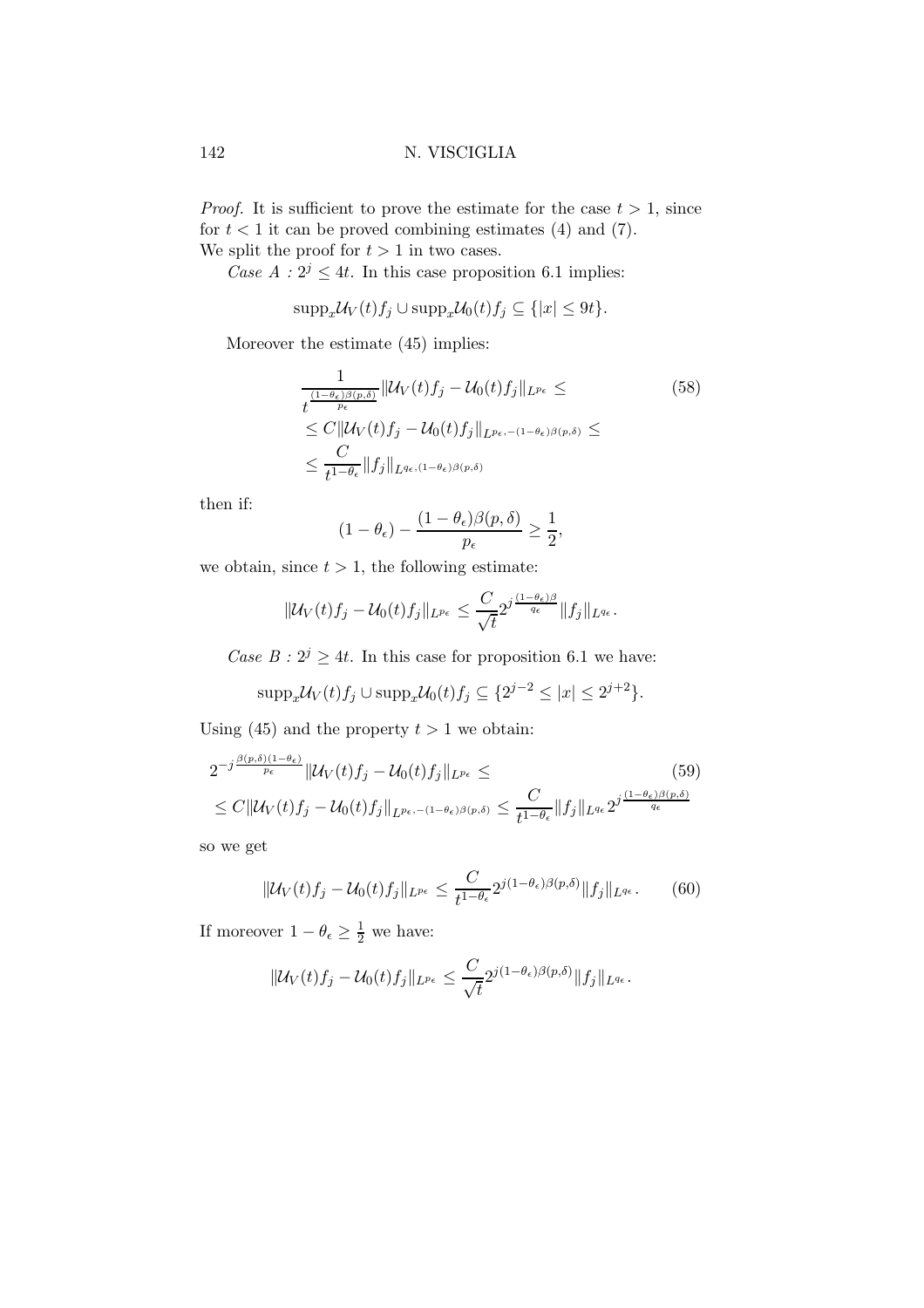Then (57) is established in both cases if the following conditions are satisfied:  $(1 - \theta) \theta(x, \zeta)$  $\mathbf{1}$ 

$$
(1 - \theta_{\epsilon}) - \frac{(1 - \theta_{\epsilon})\beta(p, \delta)}{p_{\epsilon}} \ge \frac{1}{2},
$$

$$
1 - \theta_{\epsilon} \ge \frac{1}{2}.
$$

Since the second inequality is weaker than the first we concentrate to study the first one. Considering the explicit representation of  $\theta_{\epsilon}$  and  $p_{\epsilon}$  and studying the inequality we arrive at the following condition for  $\epsilon, p, \delta$ :

$$
-\epsilon^2 p^2 + 2\epsilon p + 2p - 4 - 2\epsilon p^2 - 2\delta p - 2\delta \epsilon p + 4\delta \ge 0
$$

Next lemma will be very important to prove theorem 1.3.

Lemma 6.3. We have the following estimate for the free propagator:

$$
\|\mathcal{U}_0(t)f\|_{L^{p_\epsilon}} \leq \frac{C}{t^{\gamma(\epsilon, p)}} \|f\|_{L^{q_\epsilon, \sigma(\epsilon, p)}}
$$

where  $\gamma(\epsilon, p) = \frac{p_{\epsilon} - 2}{p_{\epsilon}}, \sigma(\epsilon, p) = \frac{8 - 2p_{\epsilon}}{p_{\epsilon}} \text{ and } \frac{1}{p_{\epsilon}} + \frac{1}{q_{\epsilon}} = 1.$ 

Proof. The following Hardy inequality:

$$
\|\frac{1}{\sqrt{-\Delta}}f\|_{L^2} \le C \|f\|_{L^{2,2}}
$$

implies easily the following estimate for the free propagator:

$$
\|\mathcal{U}_0(t)f\|_{L^2} \le C \|f\|_{L^{2,2}}.\tag{61}
$$

Making interpolation between this estimate and estimate (4) we have the result.  $\Box$ 

Proof of Theorem 1.3. We remark that the following inequality is satisfied for any  $\beta, \mu > 0$  and  $1 < r < \infty$ :

$$
\sum_{j=0}^{\infty} \|f_j\|_{L^{r,\beta}} \le C \|f\|_{L^{r,\beta+\mu}}.
$$
\n(62)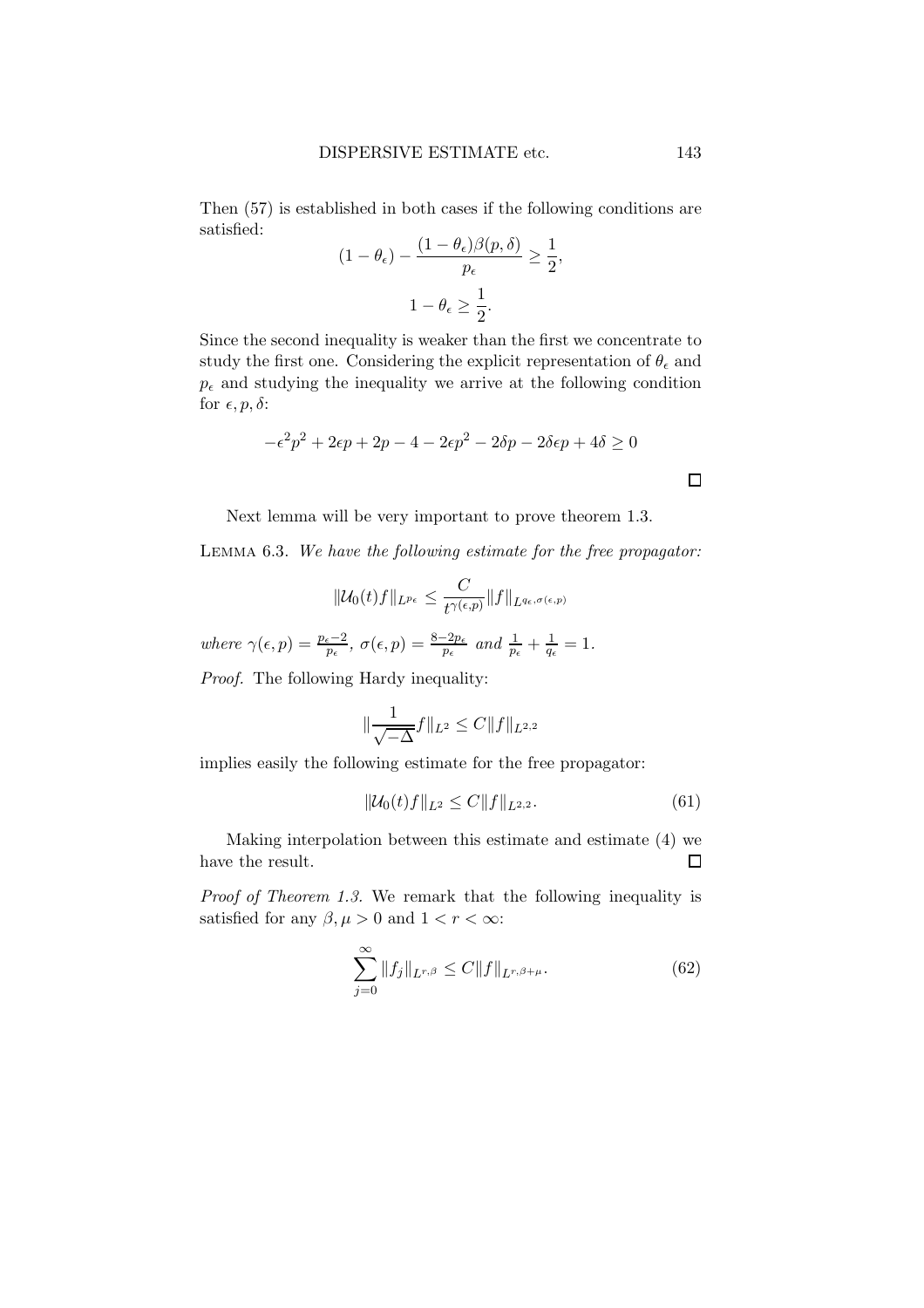Using triangular inequality and lemma 6.2 we obtain the following chain of inequalities

$$
\begin{aligned} \|\mathcal{U}_V(t)f - \mathcal{U}_0(t)f\|_{L^{p_{\epsilon}}} &\leq \sum_j \|\mathcal{U}_V(t)f_j - \mathcal{U}_0(t)f_j\|_{L^{p_{\epsilon}}} \leq \\ &\leq \frac{C}{\sqrt{t}} \sum_j \|f_j\|_{L^{q_{\epsilon},(1-\theta_{\epsilon})\beta(p,\delta)q_{\epsilon}}}.\end{aligned}
$$

Then for (62) we have:

$$
\| \mathcal{U}_V(t)f - \mathcal{U}_0(t)f \|_{L^{p_\epsilon}} \leq \frac{C}{\sqrt{t}} \| f \|_{L^{q_\epsilon,(1-\theta_\epsilon)\beta(p,\delta)q_\epsilon+\delta}}
$$

From this estimate and lemma 6.3 we deduce

$$
\begin{aligned} \|\mathcal{U}_V(t)f\|_{L^{p_{\epsilon}}} &\leq \|\mathcal{U}_V(t)f - \mathcal{U}_0(t)f\|_{L^{p_{\epsilon}}} + \|\mathcal{U}_0(t)f\|_{L^{p_{\epsilon}}} \\ &\leq \frac{C}{t^{\gamma(\epsilon,p)}} \|f\|_{L^{q_{\epsilon},\sigma(\epsilon,p)}} + \frac{C}{\sqrt{t}} \|f\|_{L^{q_{\epsilon},(1-\theta_{\epsilon})\beta(p,\delta)q_{\epsilon}+\delta}}.\end{aligned}
$$

Since  $\gamma(\epsilon, p) < \frac{1}{2}$  we have the result.

 $\Box$ 

## **REFERENCES**

- [1] S. AGMON, Spectral properties of Schrödinger operators and scattering theory, Annali della Suola Normale Sup. di Pisa 4 (1975), no. 2, 151– 218.
- [2] M. BEALS AND W. STRAUSS,  $L^p$  estimates for the wave equation with a potential, Comm. Partial Diff. Equations 18 (1993), 1365–1397.
- [3] M. BEN-ARTZI AND A. DEVINATZ, Resolvent estimates for a sum of tensor products with applications to the spectral theory of differential operators, J.Anal.Math. 43 (1984), 215–250.
- [4] J. BERGH AND J. LÖFSTRÖM, Interpolation spaces. an introduction, Grundlehren der Mathematischen Wissenschaften, vol. 223, Springer-Verlag, Berlin, 1976.
- [5] N. BURQ, F. PLANCHON, J. STALKER AND S. TAHVILDAR-ZADEH, Strichartz estimates for the wave and Schrödinger equations with the inverse-square potential, Preprint, 2002.
- [6] S. CUCCAGNA, On the wave equation with a potential, Comm. Partial Diff. Equations 25 (2000), 1549–1565.